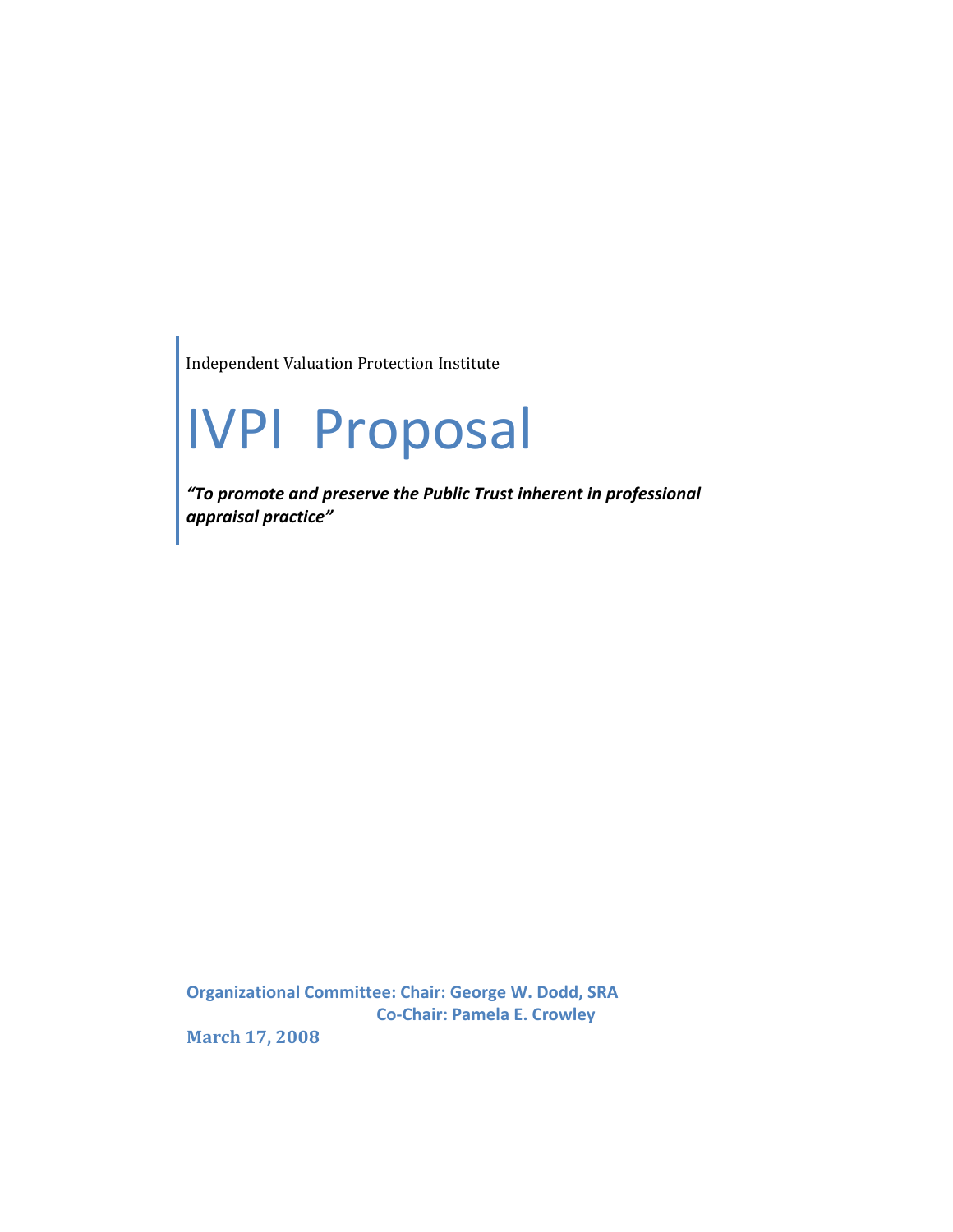## **Independent Valuation Protection Institute**

#### *"To promote and preserve the Public Trust inherent in professional appraisal practice"*

**Mission:** Honesty, impartiality, and professional competency are required of all Appraisers under the *Uniform Standards of Professional Appraisal Practice* (USPAP). Our mission is to assist and protect American Families and Consumers when making their largest single financial investment, their Home.

## **Goals**:

- Protect the Public Trust via establishment and operation of the Independent Valuation Protection Institution (IVPI) as an independent, nonprofit, organization.
- Preserve the integrity and impartiality of the Appraisal Process.
- Establish procedures for the review, mediation, and reporting of complaints from Consumers, Appraisers, Lenders, GSEs, Government Agencies, and Investors.
- Establish efficient, secure, professional delivery of appraisal services.
- Provide uniform appraisal processing and quality control.

## **Approach**:

#### **Establish a non‐profit organization to preserve the integrity and impartiality of the appraisal process by:**

- Consolidate GSE appraisal policies and appropriate guidelines.
- Develop appropriate IVPI audit, review, guidance, and compliance procedures.
- Establish State review panels for compliance to GSE standards.
- Establish an open panel of qualified Appraisers for GSE appraisals.
- Establish a centralized ordering and delivery system.
- Establish a centralized protected repository for appraisal reports.
- Monitor and review adherence to the Home Valuation Code of Conduct.
- To provide a high level of expertise and coordination ensuring sound, creditable, independent, and reliable appraisals.
- Establish a report function of the results of IVPI's activities publically to the OFHEO and Attorney Generals on a bi-annual basis.

**Starting over is not feasible. There are changes that can be made that would result in vast improvement and provide an environment where the market appraisal process truly results in unbiased and supportable valuation of the underlying collateral. Nothing can be accomplished without a plan, and no plan can be formed until the mission is clearly stated.**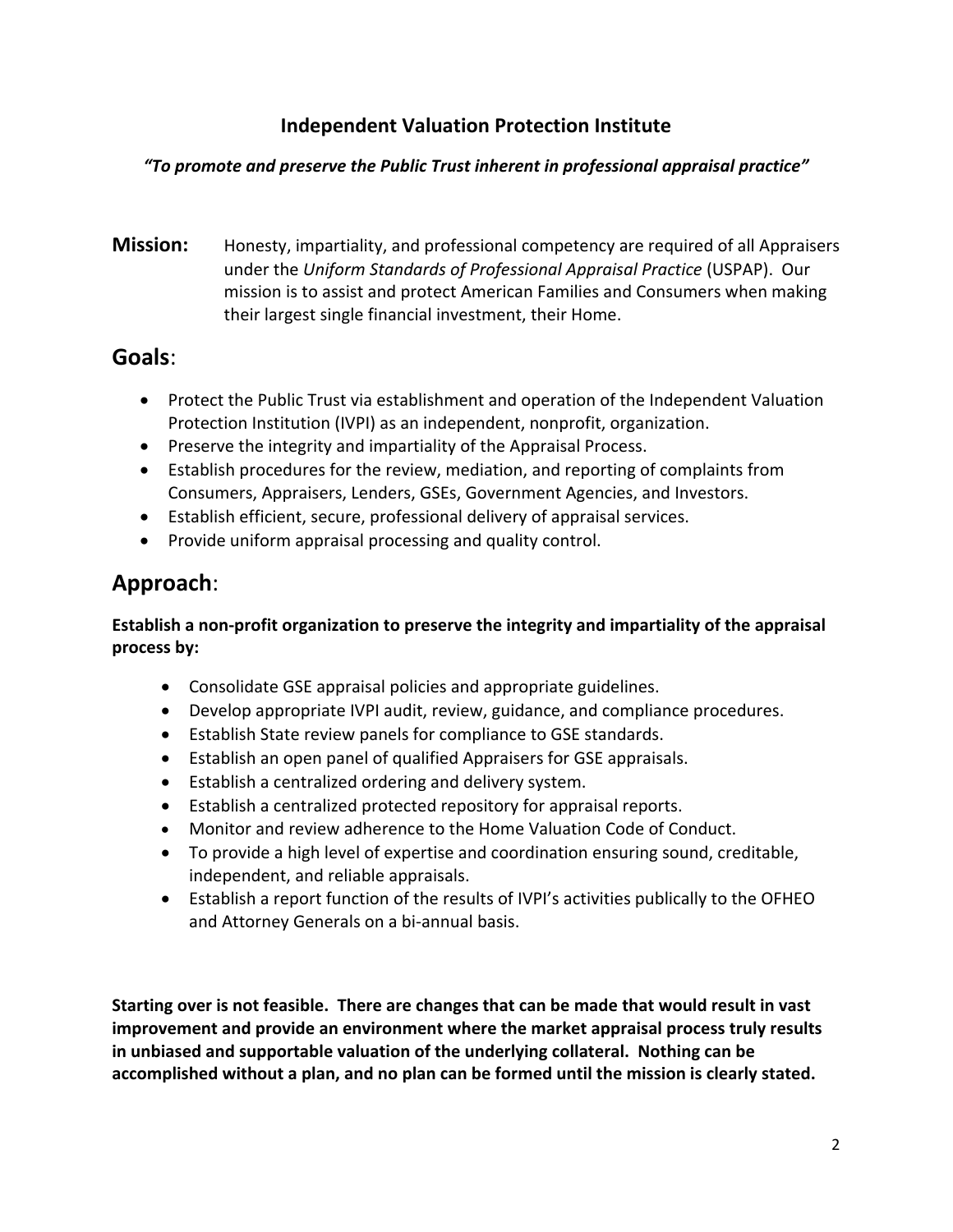#### **The Missions:**

#### **Fannie Mae**: (Source: www.fanniemae.com)

- "Has a unique duty to the public it serves -- and the private investors that fuel its services -- to be a model company focused on service, reliability, and value."
- "Mission is to tear down barriers, lower costs, and increases the opportunities for homeownership and affordable rental housing for all Americans. Because having **a safe place to call home strengthens families, communities, and our nation as a whole."**
- "The government established Fannie Mae in order to expand the flow of mortgage funds in all communities, at all times, under all economic conditions, and to help lower the costs to buy a home."

#### **Freddie Mac:** (Source: www.freddiemac.com)

- "Mission is to provide liquidity, stability and affordability to the housing market."
- **"Everything we do comes back to making America's mortgage markets liquid and stable and increasing opportunities for homeownership and affordable rental housing across the nation**."

#### **OFHEO:** (source: www.ofheo.gov)

- **"**Mission is to promote housing and a strong national housing finance system by **ensuring the safety and soundness of Fannie Mae (Federal National Mortgage Association) and Freddie Mac (Federal Home Loan Mortgage Corporation**)."
- "OFHEO is funded through assessments of Fannie Mae and Freddie Mac. OFHEO's operations represent no direct cost to the taxpayer. In its safety and soundness mission, OFHEO has Regulatory Authority similar to such other federal financial regulators as the Federal Deposit Insurance Corporation, the Office of the Comptroller of the Currency, the Office of Thrift Supervision and the Board of Governors of the Federal Reserve System.

#### **Independent Valuation Protection Institute (IVPI):**

- Honesty, impartiality, and professional competency are required of all Appraisers under the Uniform Standards of Professional Appraisal Practice (USPAP).
- To assist and protect American Families and Consumers when making their largest single financial investment, their Home.
- To promote and preserve the Public Trust inherent in professional appraisal practice.
- Perform all required liaison functions as stipulated by the agreement.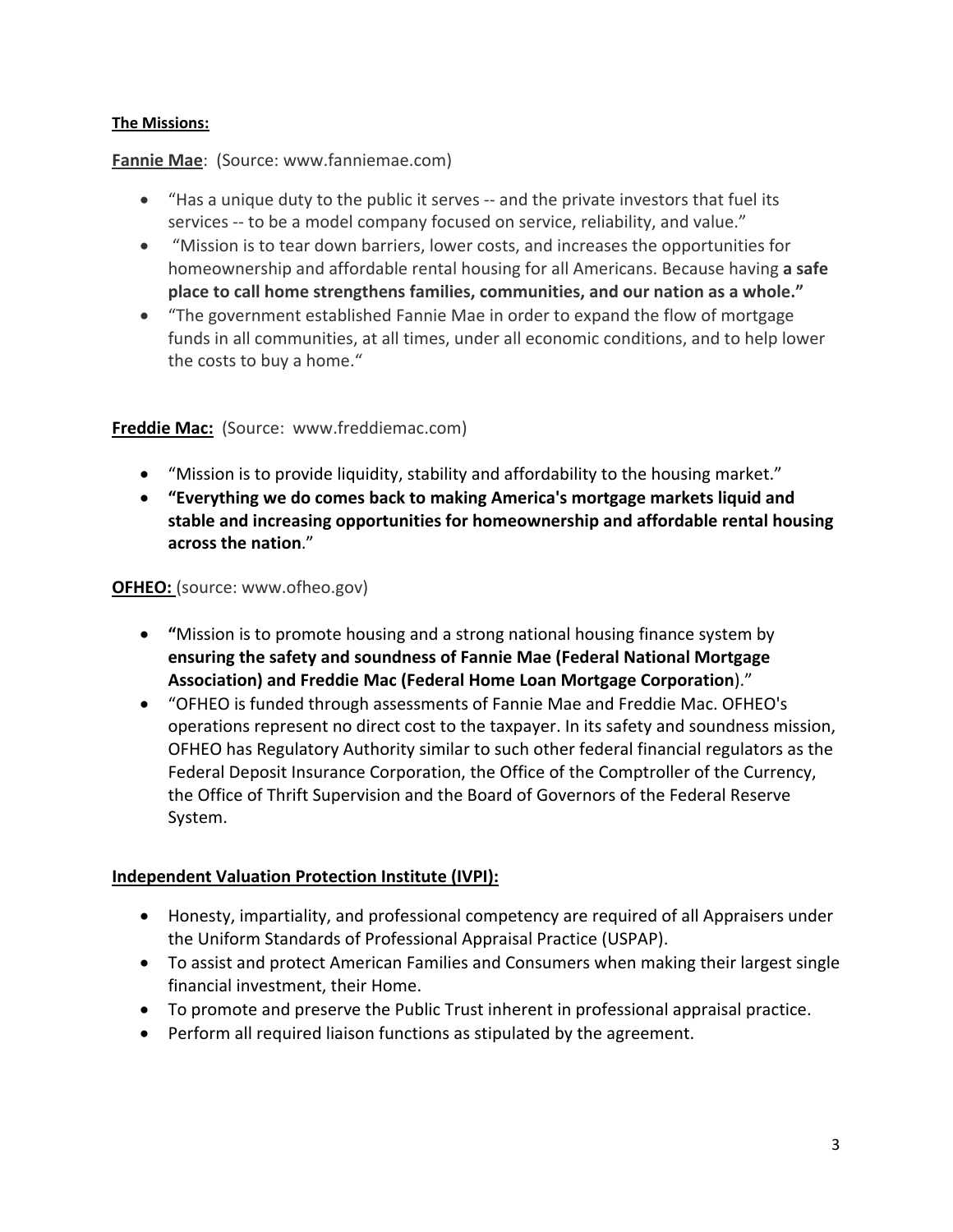#### **Background**:

#### **The regulatory environment influencing the appraisal industry, and the ramifications to the Public Trust:**

- The Savings and Loan Crisis of the 1980's culminated in the Financial Institutions Reform, Recovery and Enforcement Act of 1989 (FIRREA).
- The findings of Congressional inquiry into the reasons behind the S&L debacle found among other things, repeated instances of collusion between Lenders, Vendors, Appraisers, and Borrowers.
- FIRREA mandated that States regulate the activities of real estate Appraisers and the appraisal process.
- Oversight is by way of federally supervised guidelines promulgated by the Appraisal Foundation including the USPAP.
- Guidelines for users of appraisal services were issued to GSEs by the Federal Deposit Insurance Corporation, the Office of the Comptroller of the Currency, the Office of Thrift Supervision and the Board of Governors of the Federal Reserve System.

**The Federal mandate**, born of the S&L calamity, was **never** realized in an independent committee of broad jurisdictional authority. **The American taxpayer was, and may well be again,** called upon to pay for the errors of the regulatory environment. Both the 1989 problem, and the current crisis, would have never occurred if the **Users of appraisal services demanded the collateral be accurately represented.**

#### **Current Environment:**

The Nation is now experiencing another financial "adjustment" much more serious than the S&L Crisis of the 1980's. The GSEs and federally regulatory agencies have recognized the key solution is the establishment of **IPVI**.

Users of appraisal services had become less selective, in recent years, with respect to the quality performance of their vendors.

The US Federal Reserve has taken the boldest action since the 1930s, accepting \$200bn of housing debt as collateral to prevent an implosion of the mortgage finance industry and head off a full‐blown economic crisis. There is a melt‐down of the US chartered agencies ‐‐ Fannie Mae, Freddie Mac, and other lenders ‐‐ which together guarantee 60 percent of the entire US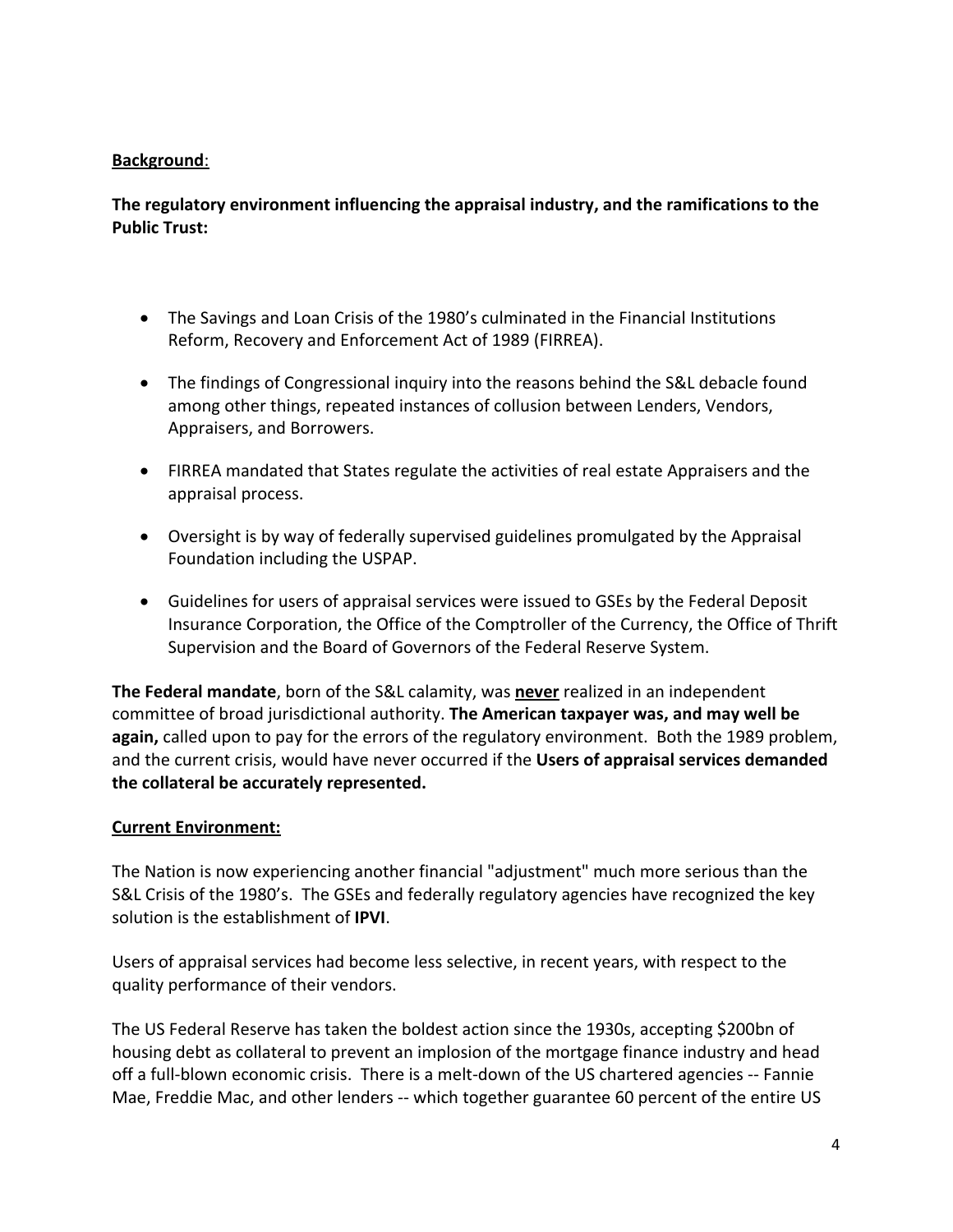home loan market. The crisis at Fannie Mae and Freddie Mac ‐‐ once rock‐solid institutions ‐‐ has created a wave of panic over the solvency of the investment banks with heavy exposure to sub‐prime debt.

The quality of Lending services diminished due to lack of prudent monitoring and enforcement of appraisal process regulations. This is not surprising when the emphasis had been placed on expediency and not quality. The decline in appraisal quality is evident when observing the dramatic growth of the independent Appraisal Review function something that had been a nominal part of appraisal quality control prior to introduction of Appraisal Regulation. If appraisal quality had been improved by Regulation, would this expanded Appraisal Review function now be necessary?

This came about in large part due to higher incidences of failed quality control examinations by Investors who purchased bundled loans. The generally lower quality of appraisals revealed in these examinations forced the growth of the Review function. When approached in this manner the Review Function assists in providing the appearance of cleaner looking appraisals in bundled loans, not necessarily more reliable valuations.

The current attitude appears to be that it's the "existence of the process" that matters and not the quality of it. Apparently, if an appraisal has been performed by a Certified or Licensed Appraiser, and been reviewed by another Certified or Licensed Appraiser, it has an enhanced "*appearance"* of quality.

The massive expansion of multifaceted Appraisal Management Companies and data services has been another consequence of FIRREA. These are firms that warrant lenders a passable appraisal, supplied speedily, in any location. Many of these diversified companies provide numerous other *bundled settlement services*; appraisals and other valuation services are only a part of what they offer.

On the surface, nothing is wrong in that. They are businesses fulfilling a need, but increasing User reliance on "one stop shopping" has diluted the necessary emphasis on appraisal quality resulting in demonstrated erosion of the Public's Trust.

Regulation is supposed to protect the interests of Consumers, Investors, and Lenders, but does it? Regulation lacking effective monitoring and enforcement rings hollow as the reality which has occurred during the past several years demonstrates. To date, Regulation has proven insufficient in protecting the impartiality and creditability of the entire process.

**The establishment of the Home Valuation Protection Program and the Code of Conduct clearly indicate the major GSEs and Regulators have agreed to reaffirm the Intent of FIRREA.**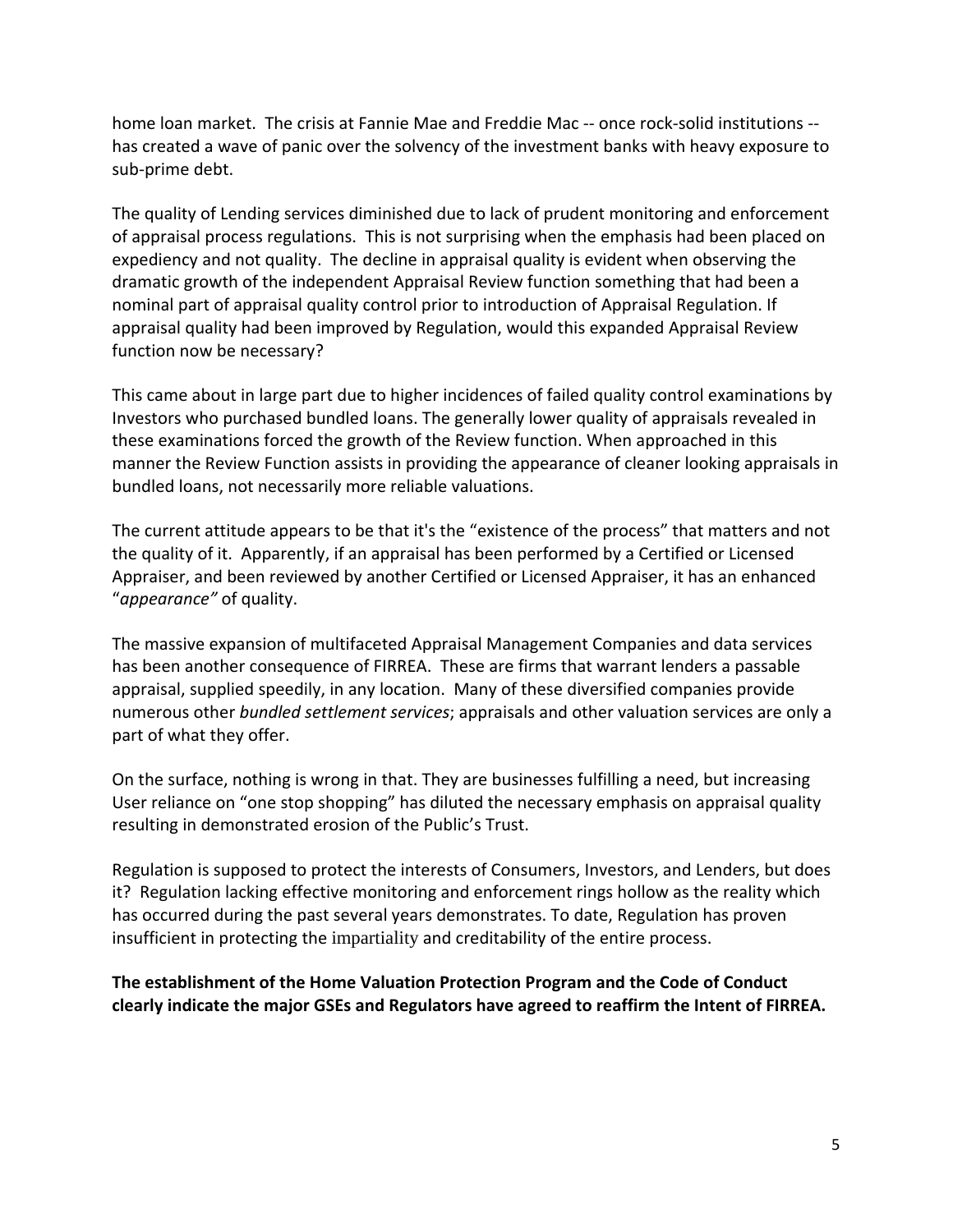## **The Challenge**

**The Current system is obviously flawed, how can appraisals backing the Nation's mortgage portfolios generally pass the test as being truly unbiased documents?** 

**What practical and feasible solution can be implemented to significantly reduce Risk and overall Cost while restoring American Consumer and Investor Confidence in the Industry?**

**This is no longer just a looming threat. Actual damage to the system has occurred. Cosmetic revisions to the existing system will not protect the American Consumer or Wall Street Investor. Maintaining the status quo is not a viable option. Never before, not even in the "Great Depression", have so many American Families faced the prospect of losing their homes. Radical change to the system is clearly required.**

## **The Solution**

We are at this conference today, in large part, due to the insight and determination of the **Attorney General of New York, Andrew M. Cuomo**. He has focused the public's scrutiny and outrage on the faulty business practices and questionable ethics of too many of the Mortgage Industry's Participants. With the guidance of such dedicated Leaders, the Public's Trust can be restored in the Financial Markets and relieve the Housing Crisis. Implementing the Solution proposed here today will have a positive impact on every Family in America.

The solution to the current crisis is to "**reset**" the appraisal processing system. Trying to resolve these fundamental issues in bits and pieces will allow too many loopholes to remain for unethical Participant to exploit the system. We must work together to **restore** American Consumer and Investor **Confidence** that appraisals for the underlying collateral are creditable.

This endeavor will not be easy. There are many groups firmly entrenched in the current system who may be hesitant to accept change. Participants have their own agenda, which is understandable. But now is the time to put aside individual interests and focus on regaining the confidence of the American Consumer and Investor.

To contribute to, and support, the original intent of FIRREA, there needs to be changes to the process, and we need to focus on that. The proposal we offer today is unique in its approach. Implementation will change the appraisal and ordering process to a system that promotes honesty, impartiality, and professional competency, restoring confidence in the Industry.

**The question we hope you will be asking at the end of this proposal is "why wouldn't we want to do business this way?"**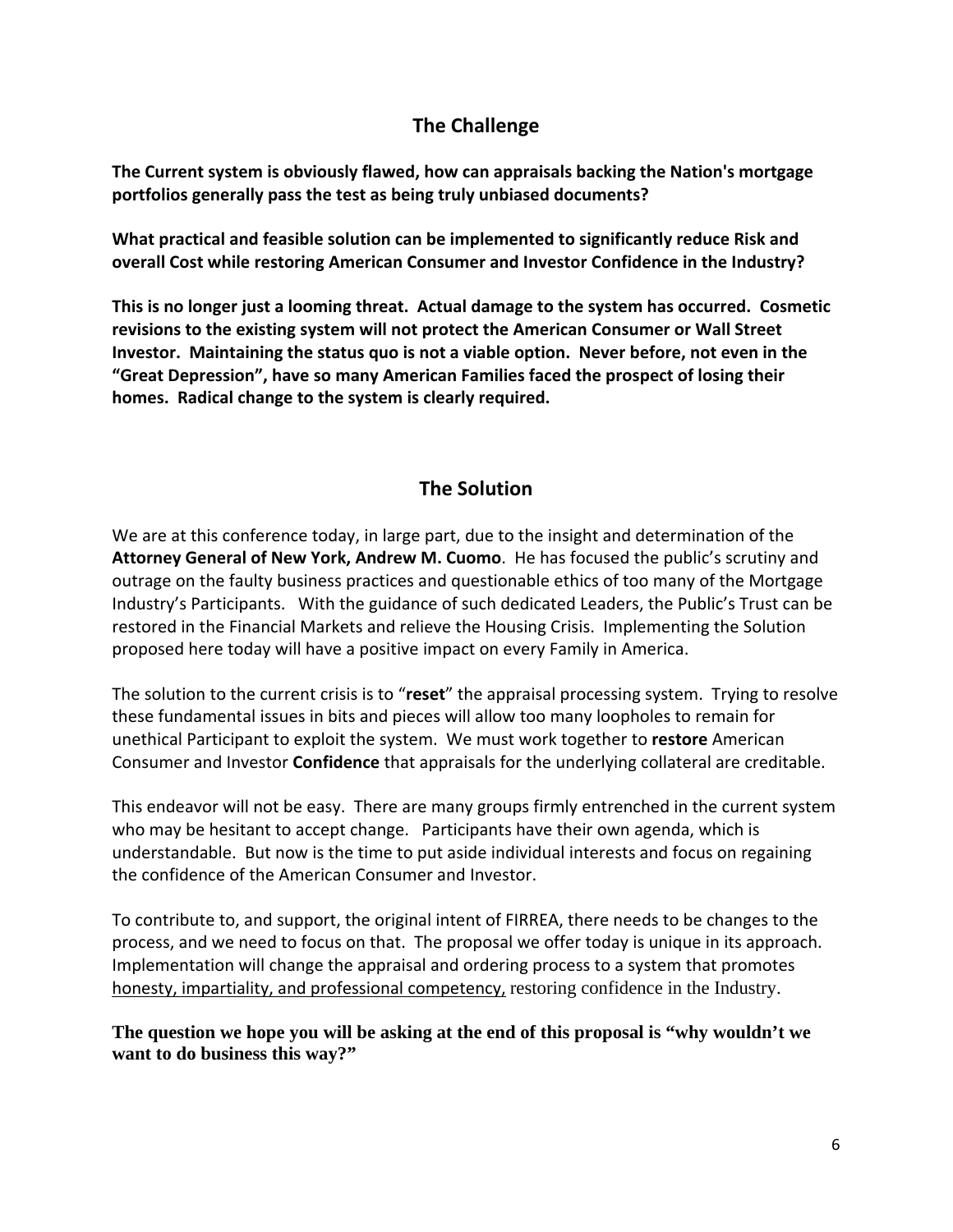#### **Establish a non‐profit organization to preserve the integrity of the appraisal process:**

#### **1. Transparency:**

- a. Regulations to protect and not mislead the Consumer, promote Consumer confidence, as well as promote Appraiser independence.
- b. Full and accurate accounting to disclose all fees charged by Independent Valuation Protection Institution (IVPI).

#### **2. Funding**:

- a. Funded via a surcharge separate from the appraisal fee. The service fee would be charged to the lender at the time of the order. Appraisal fee paid directly to the Appraiser at delivery of completed report.
- b. IVPI would be designed to assume many of the regulatory requirements for appraisal review and quality control of lenders utilizing it services.
- c. To become self‐sustaining within twenty‐four (24) months of full operation.

#### **3. Responsibility:**

- a. Develop a secure system for the ordering and delivery of appraisal services.
- b. Develop a fair and impartial system of audit and review.
- c. Develop a fair and impartial system of compliance procedures.
- d. Develop a transparent compliance and reporting system.

#### **4. Management:**

- a. Institute a centralized management team to develop and implement plans of IVPI.
- b. Develop necessary business systems and infrastructure.
- c. Develop regional areas consisting of three or four States.
- d. Create State Appraiser and Review panels based on competency.
- e. Select a location for the main office to conduct business.
- f. Hire appropriate operating executives, attorneys, accounting, and information systems to conduct business.

#### **5. Oversight**:

- a. Create a Board of Directors that includes:
	- 1. Consists partly of experts in the fields of real estate finance, loan origination, law enforcement, compliance review and real estate appraisal and valuation.
	- 2. Consists partly of regional/state representatives elected by Appraiser members.
- b. Oversight:
	- 1. Oversight Panel should be organized on a regional level to interface directly with GSEs local offices.
	- 2. Regulatory oversight by the Office of Federal Housing Enterprise Oversight and the New York State Attorney General.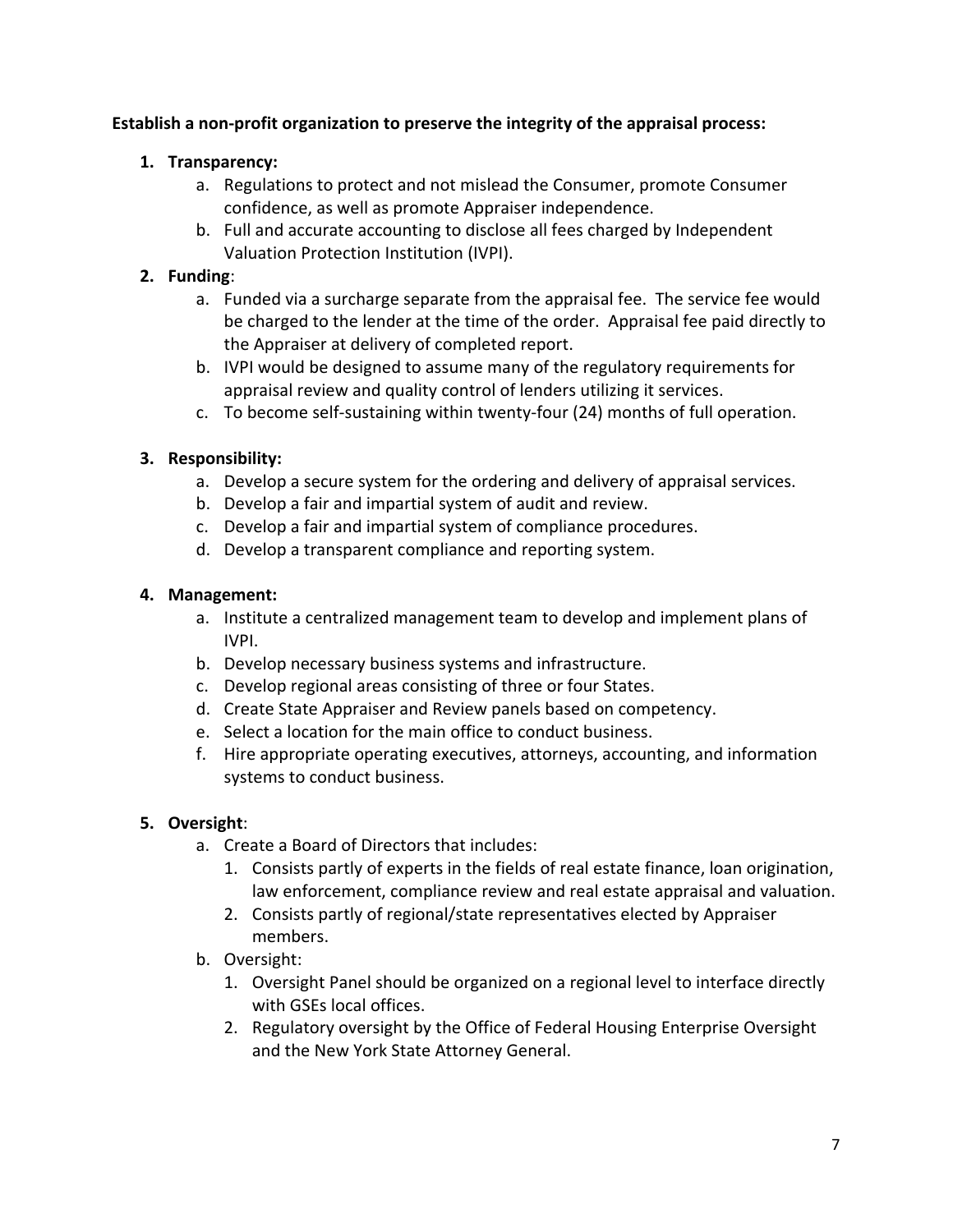#### **Establish a centralized protected Repository for appraisal reports:**

- 1. Protect confidential information gathered from Consumers and Lenders.
- 2. The Secured Vault holds the actual appraisal report. A register can be accessed via online query by property, Appraiser, Borrower, date, case number, etc. Multiple appraisals, reviews, and complaints per property will be linked together so that deficiencies can be identified, remediated, and/or referred as per the Home Value Protection Program.
- 3. The Vault will provide the ability to maintain the appraisal reports in an environment that is free from fraud and abuse. It will provide a central location that Investors can access to verify authenticity an appraisal.
- 4. Protection of intellectual property rights.
- 5. The system would utilize software similar to "Adobe® LiveCycle® ES (Enterprise Suite)"

#### **Unify GSE appraisal Policies, Guidelines, and Establish a Centralized Ordering System:**

- 1. Utilize existing software to develop an ordering system, similar to VA's TAS.
- 2. Appraisers will register their local market areas; rotational appraisal assignments will be based on technical and geographical competency.
- 3. Interface with the GSEs to update their policies and format them into a simple and easy‐ to-follow guide. It should be specific with requirements ordered in a numerical sequence.
- 4. Assist the GSEs to combine their policies into a single uniform, USPAP compliant, policy which addressing Consumer appraisal portability; published of GSEs policies in pdf format.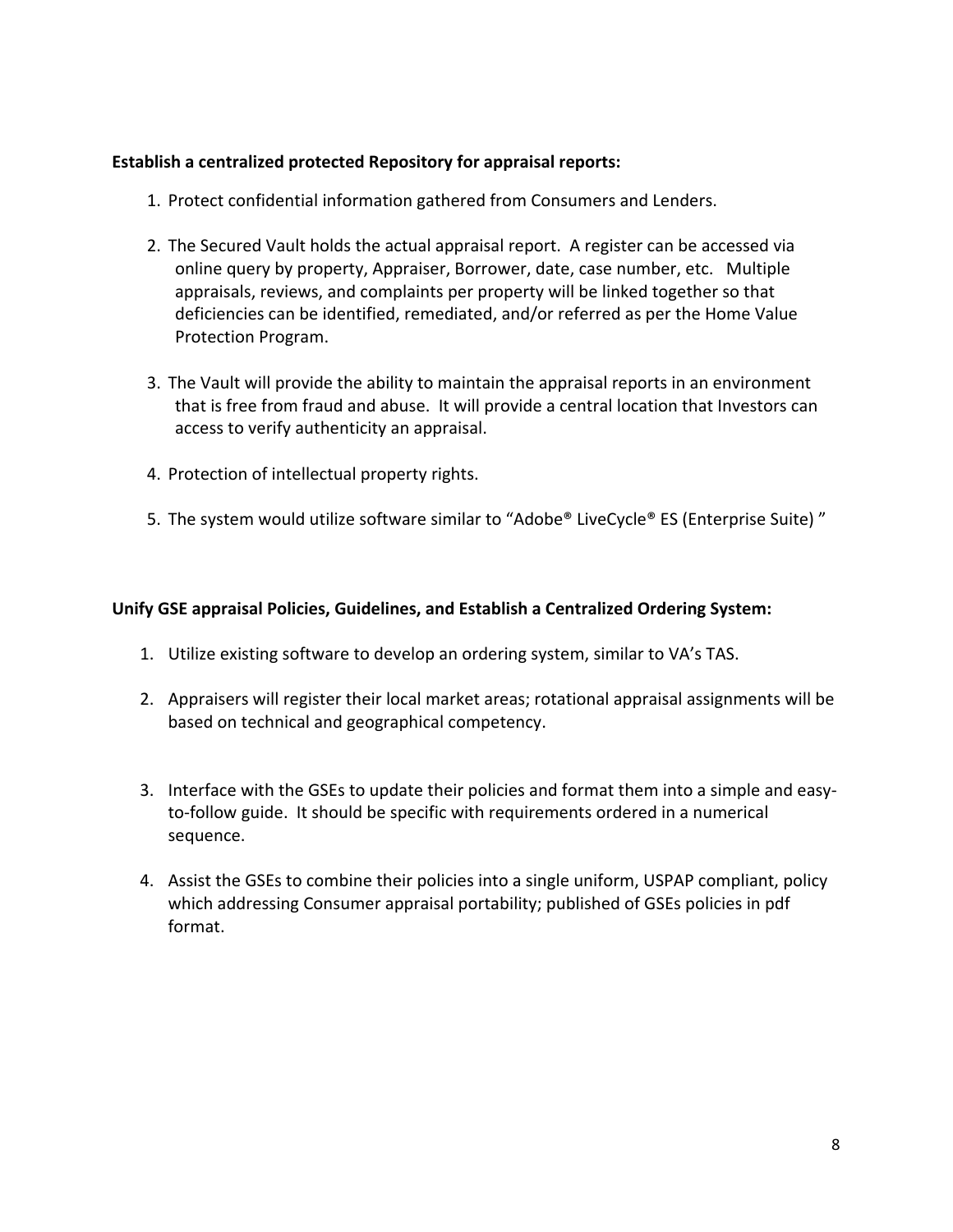#### **Establish and maintain adherence to the Home Valuation Code of Conduct:**

- 1. The approved IVPI Appraiser must personally inspect the interior and exterior of the subject property; virtual inspections are not permissible (viewing photos, videos, etc).
- 2. Only the IVPI approved Appraiser can perform the appraisal; the only exceptions being a trainee, or their equivalent, working under the IVPI Appraiser's direct personal supervision. Unapproved Appraisers cannot inspect the subject property and sales independently.
- 3. Responsible for adhering to the current edition of the GSEs appraisal policies.
- 4. Certifies to GSE‐policy adherence in the appraisal reports.
- 5. Identifies the client and the client's "target" lender in the appraisal report.
- 6. Appraisers to add in additional items required in USPAP for Summary Appraisal Reports (i.e., Highest and Best Use analysis (HBU), exposure time analysis, the reasoning for excluding approaches or methodology that would normally be expected by peers or other lenders, etc.)
- 7. Appraisers to model their appraisal reports per GSEs approved examples to the extent possible within their geographic region. When GSEs provide suggested verbiage Appraisers should use it to the extent its applicable, etc.
- 8. Only individual Appraisers are approved.

#### **Develop IVPI audit, review, guidance, and compliance procedures:**

- 1. IVPI Review Appraisers must, and Panel Members may, be qualified by a separate Review Appraiser Qualification Process to perform reviews in addition to State Licensing. All Consumer, Appraiser, Lender, GSE, and other complaints will be addressed via IVPI Tiered State and Regional Review Process.
- 2. Tiered Review process for all complaints at State and Regional level:
	- a. Initial Reviewer can dismiss a complaint, or issue a letter of warning, or escalate complaint for a field review.
	- b. Senior IVPI Reviewer may dismiss the complaint, issue a warning, or escalate to a formal hearing governed by the standards of due process.
- 3. All communication and correspondence between IVPI and Panel Member will be in writing: minimum two week advanced notice to allow adequate preparation and participation in the Formal Hearing.
- 4. If the Formal Hearing results indicate that referral to State Licensing Boards is appropriate, than IVPI Active status will be suspended. Reinstatement will be subject to State Appraisal Board Disposition.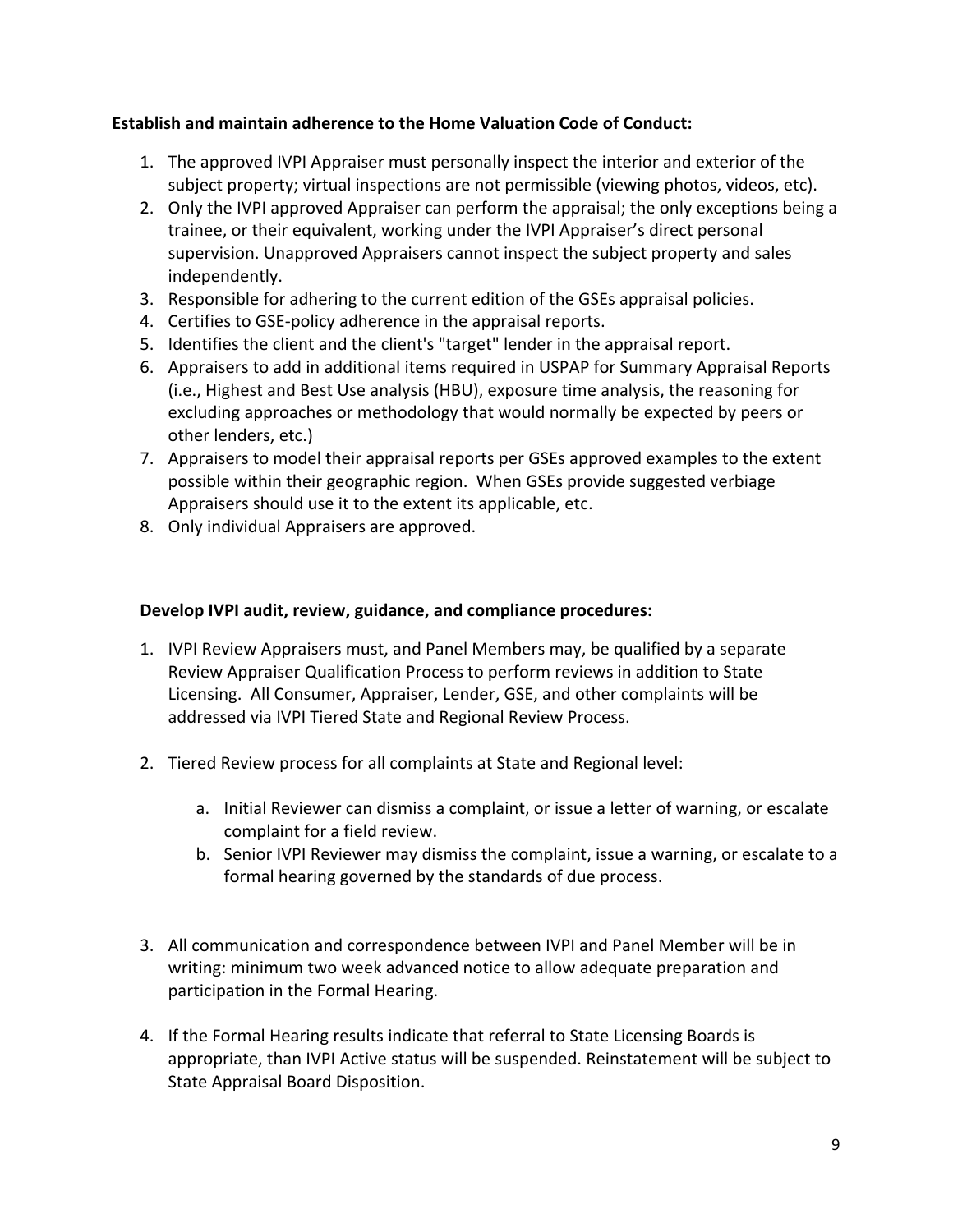#### **Establish IVPI State Review Panels:**

- 1. Regional and State Review Staff and qualified Panel Members will be responsible for conducting audits and reviews, investigating complaints and associated responsibility.
- 2. Automatic forensic review on every appraisal where the loan goes into default.
- 3. Conduct training and informational seminars for IVPI Panel Members.
- 4. Review written Reconsideration of Value requests.
- 5. Review GSE appraisals reports of at least 10% annually (Home Value Protection Program).
- 6. Serve as a resource to panel members for difficult and unusual properties.
- 7. Counsel those in need of remedial education.

#### **Establish IVPI's Open Panel of qualified Appraisers for GSE appraisals:**

- 1. All Certified and/or Licensed Appraisers in good standing are encouraged to apply for panel membership.
- 2. Disciplinary action within the past three (3) years will require a formal review.
- 3. Successful completion of IVPI online GSEs Standards Course and Updates.
- 4. Maintain adherence to the Home Valuation Code of Conduct.
- 5. Maintain compliance with the USPAP and respective and applicable State Appraisal Laws.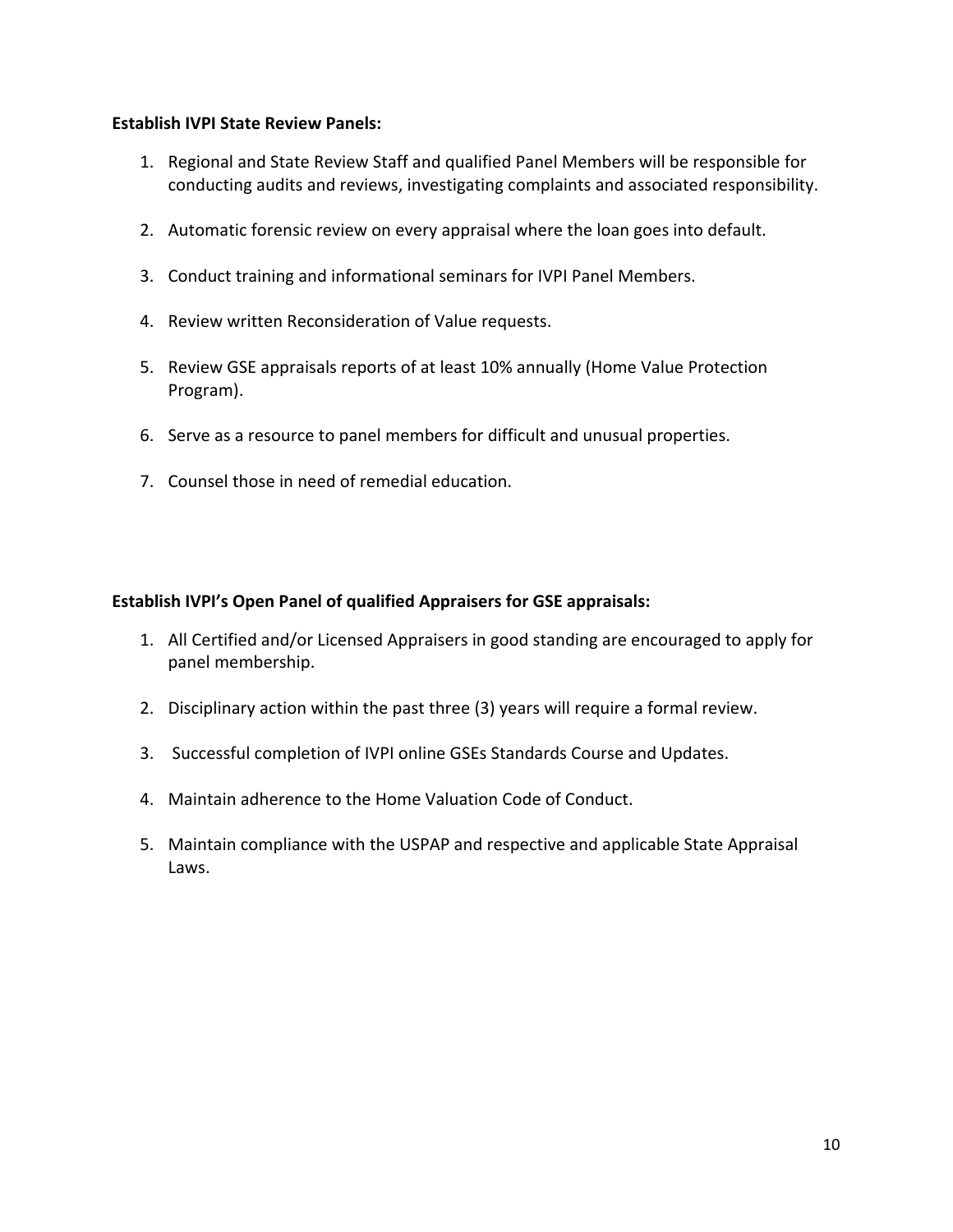#### **Benefits**

- Restore the Public Trust.
- Promote honesty, impartiality, and professional competency in valuation services.
- Increase appraisal portability between Consumers, GSEs, Lenders, Independent Mortgage Originators, and other Market Participants.
- A protected repository providing security to Investors.
- Speed and efficiency become integrated with Appraiser Independence and Competency.
- Consumer Hotline and Assistance.
- Appraiser Hotline and Assistance.
- Effective coordination with Government Agencies and GSEs.
- Implementation of IVPI's proposal reduces costly redundancies in the system and results in savings to Consumers and Lenders.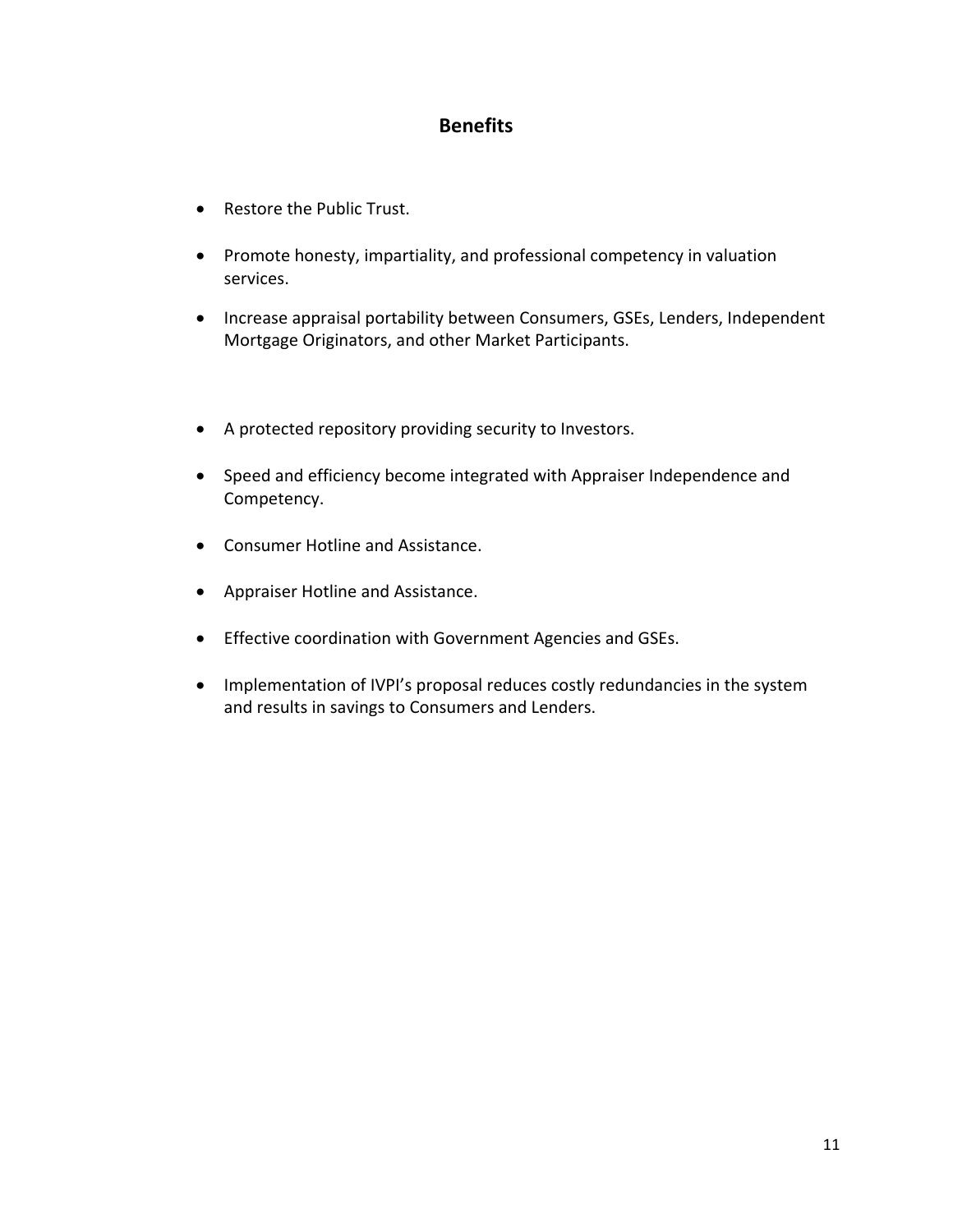**You can't have good results until you have something by which to measure those results. Results follow expectations.** 

#### **Projected Milestones:**

- 1. First Three Months:
- a. Select the central management team.
- b. Locate a base of operations.
- c. Develop an operating budget.
- d. Contract with experts as needed to develop corporate structure and policy.
- e. Contract with IT professionals to develop appropriate systems.
- f. Work with the GSEs to develop unified guidelines and report formats.
- g. Initiate search for regional and State Review Appraisers and appraisal panel members.
- 2. First Six Months:
- a. Finalize central management.
- b. Finalize selection of IT systems and begin their implantation.
- c. Hire regional review staff as available.
- d. Initiate testing of IT systems using review staff.
- e. Initiate system test with "beta" lenders.
- f. Continue work with GSEs on guidelines and report formats.
- g. Develop GSE educational materials.

#### 3. First Nine Months:

- a. Complete work with GSEs on guidelines and report formats.
- b. Complete hiring of State review staff.
- c. Continue appraisal panel member applications and approval process.
- d. Complete testing of internal IT systems.
- e. Continue approval of appraisal panel.
- f. Increase "beta" testing to incorporate additional lenders and approved appraisal panel.
- 4. Twelve Months:
- a. Final review of all systems and technology.
- b. Changes and enhancements as determined from beta testing.
- c. Continue approval of appraisal panel.
- d. Deployment of complete and active system.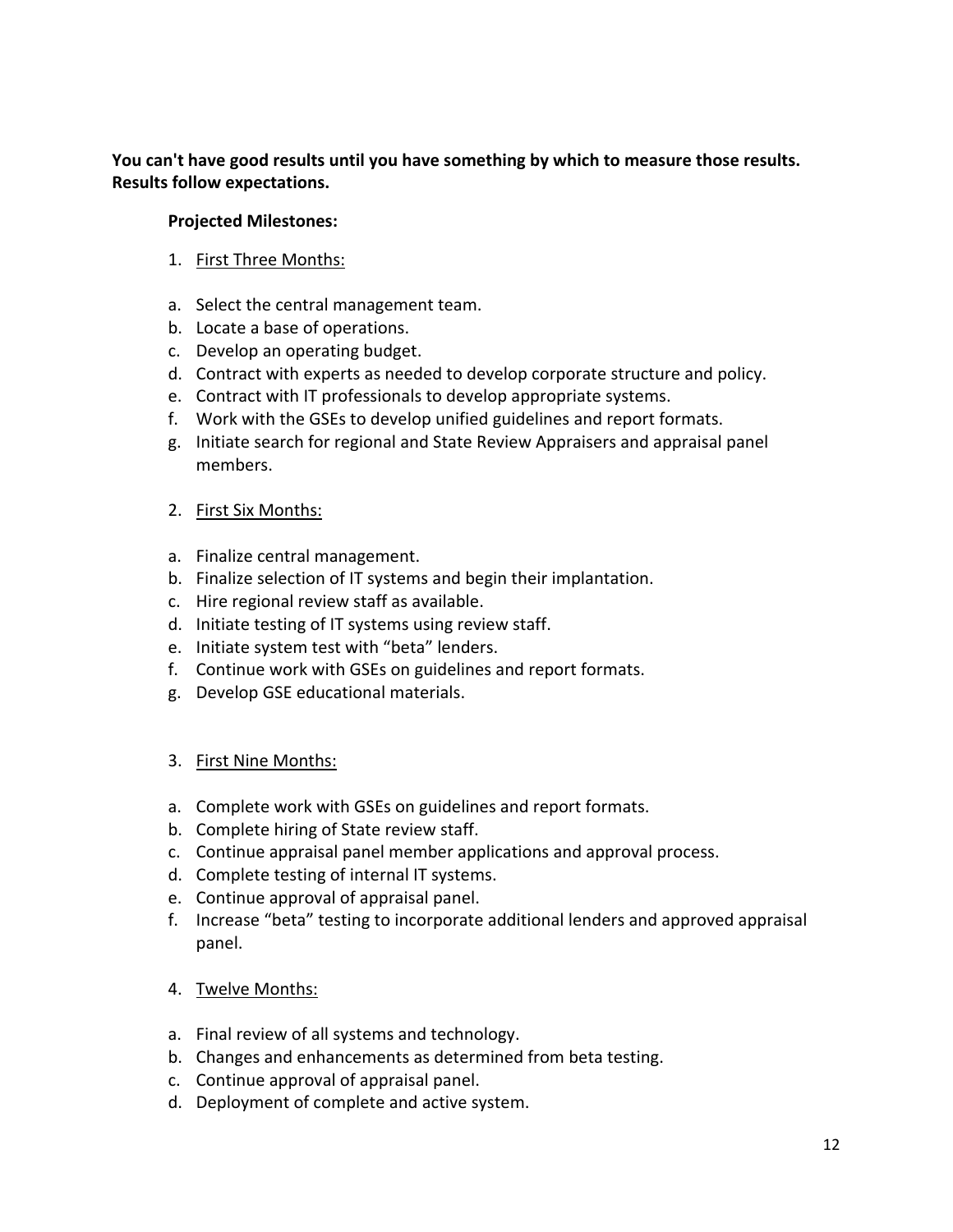## **Independent Valuation Protection Institute**

## **Organizational Committee:**

Pamela E. Crowley: Florida

Katherine A. Scheri, SCRREA: California

George Hatch: California

Michael E. Kennedy: New York

Perry E. Turner Jr., SRPA, SRA: Virginia

George W. Dodd, SRA, Chair: Virginia

For Information call George W. Dodd, SRA at (804) 746‐2270

And special thanks to the hundreds of Appraisers who have contributed support and ideas to this proposal.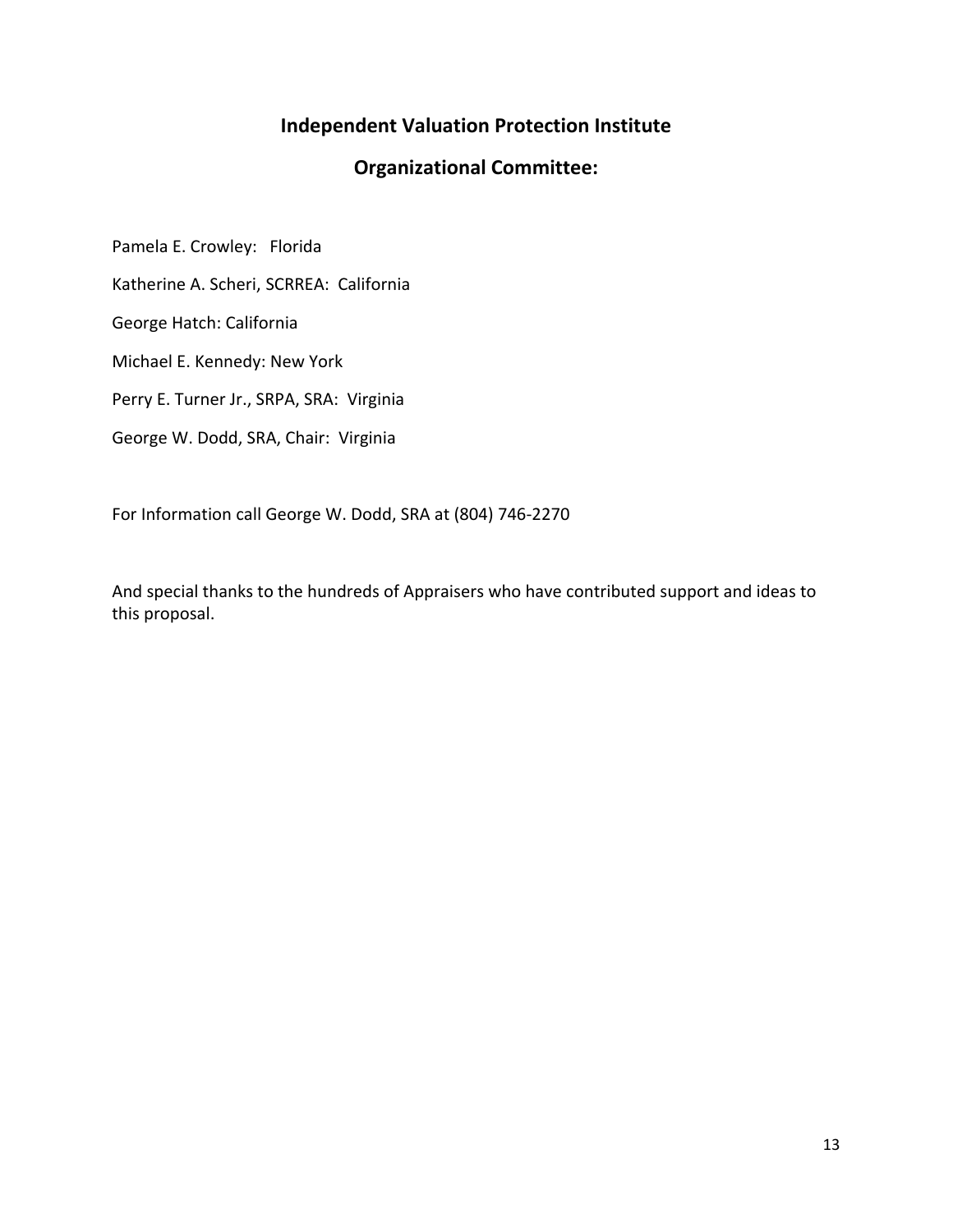#### **Home Valuation Code of Conduct**

- I. No employee, director, officer, or agent of the lender, or any other third party acting as joint venture partner, independent contractor, appraisal management company, or partner on behalf of the lender, shall influence or attempt to influence the development, reporting, result, or review of an appraisal through coercion, extortion, collusion, compensation, instruction, inducement, intimidation, bribery, or in any other manner including but not limited to:
	- 1) withholding or threatening to withhold timely payment for an appraisal report;
	- 2) withholding or threatening to withhold future business for an appraiser, or demoting or terminating or threatening to demote or terminate an appraiser<sup>1</sup>;
	- 3) expressly or impliedly promising future business, promotions, or increased compensation for an appraiser;
	- 4) conditioning the ordering of an appraisal report or the payment of an appraisal fee or salary or bonus on the opinion, conclusion, or valuation to be reached, or on a preliminary estimate requested from an appraiser;
	- 5) requesting that an appraiser provide an estimated, predetermined, or desired valuation in an appraisal report, or provide estimated values or comparable sales at any time prior to the appraiser's completion of an appraisal report;
	- 6) providing to an appraiser an anticipated, estimated, encouraged, or desired value for a subject property or a proposed or target amount to be loaned to the borrower, except that a copy of the sales contract for purchase transactions may be provided;
	- 7) providing to an appraiser, appraisal management company, or any entity or person related to the appraiser or appraisal management company, stock or other financial or non-financial benefits;
	- 8) allowing the removal of an appraiser from a list of qualified appraisers used by any entity, without prior written notice to such appraiser, which notice shall include written evidence of the appraiser's illegal conduct, a violation of the Uniform Standards of Professional Appraisal Practice

<sup>|&</sup>lt;br>|<br>| An "Appraiser" must be licensed or certified by the state in which the property to be appraised is located.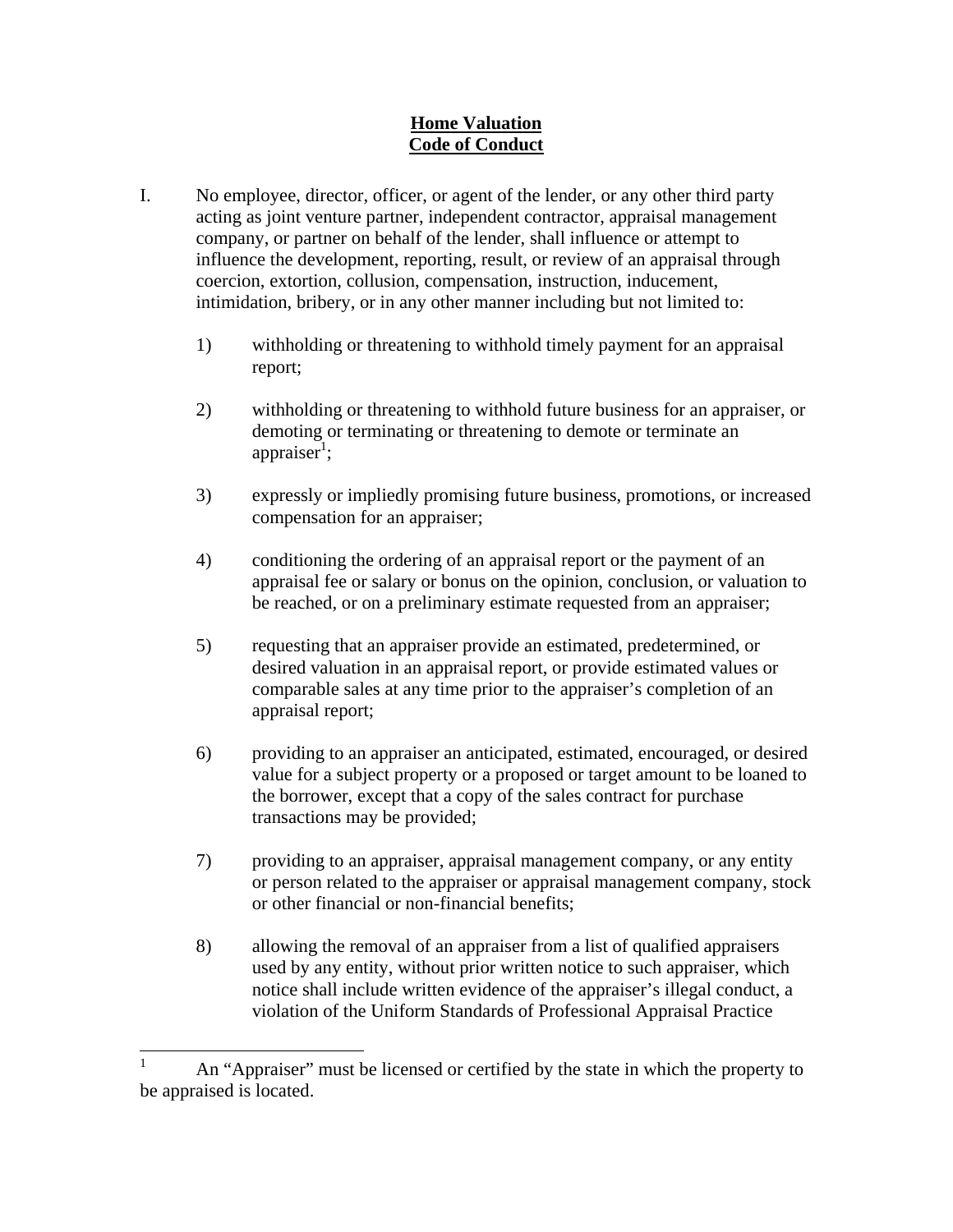(USPAP) or state licensing standards, substandard performance, or otherwise improper or unprofessional behavior;

- 9) ordering, obtaining, using, or paying for a second or subsequent appraisal or automated valuation model in connection with a mortgage financing transaction unless there is a reasonable basis to believe that the initial appraisal was flawed or tainted and such basis is clearly and appropriately noted in the loan file, or unless such appraisal or automated valuation model is done pursuant to a bona fide pre- or post-funding appraisal review or quality control process; or
- 10) any other act or practice that impairs or attempts to impair an appraiser's independence, objectivity, or impartiality.

Nothing in this section shall be construed as prohibiting the lender (or any third party acting on behalf of the lender) from requesting that an appraiser (i) provide additional information or explanation about the basis for a valuation, or (ii) correct objective factual errors in an appraisal report.

- II. The lender shall ensure that the borrower is provided, free of charge, a copy of any appraisal report concerning the borrower's subject property immediately upon completion, and in any event no less than three days prior to the closing of the loan. The borrower may waive this three-day requirement. The lender may require the borrower to reimburse the lender for the cost of the appraisal.
- III. The lender or any third-party specifically authorized by the lender (including, but not limited to, appraisal management companies and correspondent lenders) shall be responsible for selecting, retaining, and providing for payment of all compensation to the appraiser. The lender will not accept any appraisal report completed by an appraiser selected, retained, or compensated in any manner by any other third-party (including mortgage brokers and real estate agents).
- IV. All members of the lender's loan production staff, as well as any person (i) who is compensated on a commission basis upon the successful completion of a loan or (ii) who reports, ultimately, to any officer of the lender other than either the Chief Compliance Officer, General Counsel, or any officer who is not independent of the loan production staff and process, shall be forbidden from: (1) selecting, retaining, recommending, or influencing the selection of any appraiser for a particular appraisal assignment or for inclusion on a list or panel of appraisers approved to perform appraisals for the lender; (2) any communications with an appraiser, including ordering or managing an appraisal assignment; and (3) working together in the same organizational unit, or being directly supervised by the same manager, as any person who is involved in the selection, retention, recommendation of, or communication with any appraiser. If absolute lines of independence cannot be achieved as a result of the originator's small size and limited staff, the lender must be able to clearly demonstrate that it has prudent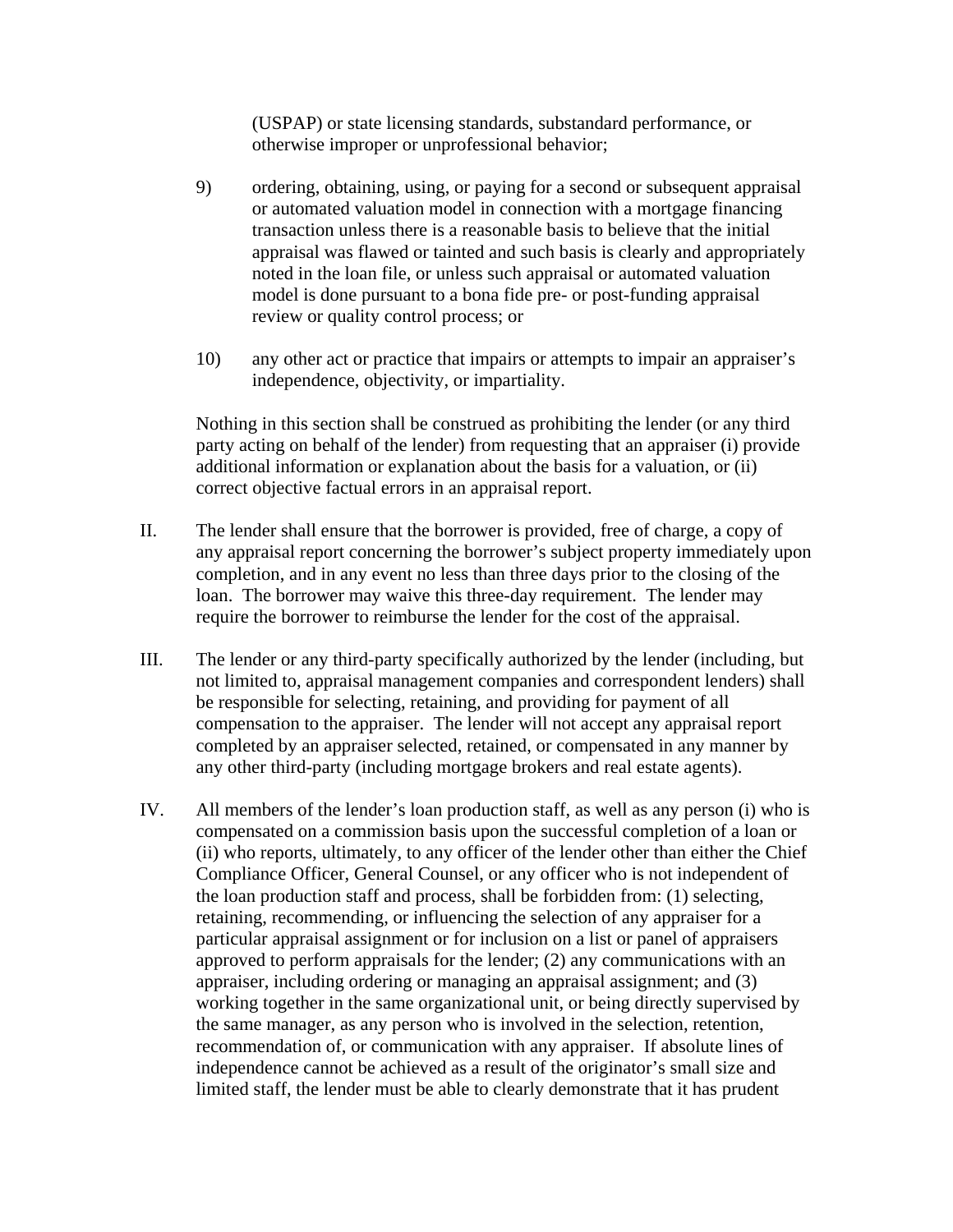safeguards to isolate its collateral evaluation process from influence or interference from its loan production process.

- V. Any employee of the lender (or if the lender retains an appraisal management company, any employee of that company) tasked with selecting appraisers for an approved panel or substantive appraisal review must be (1) appropriately trained and qualified in the area of real estate and appraisals, and (2) in the case of an employee of the lender, wholly independent of the loan production staff and process.
- VI.In underwriting a loan, the lender shall not utilize any appraisal report prepared by an appraiser employed by:
	- (1) the lender;
	- (2) an affiliate of the lender;
	- (3) an entity that is owned, in whole or in part, by the lender;
	- (4) an entity that owns, in whole or in part, the lender
	- (5) a real estate "settlement services" provider, as that term is defined in the Real Estate Settlement Procedures Act, 12 U.S.C.§ 2601 et seq.;
	- (6) an entity that is owned, in whole or in part, by a "settlement services" provider.

The lender also shall not use any appraisal report obtained by or through an appraisal management company that is owned by the lender or an affiliate of the lender, provided that the foregoing prohibitions do not apply where the lender has an ownership interest in the appraisal management company of 20% or less and where (i) the lender has no involvement in the day-to-day business operations of the appraisal management company, (ii) the appraisal management company is operated independently, and (iii) the lender plays no role in the selection of individual appraisers or any panel of approved appraisers used by the appraisal management company.

Notwithstanding these prohibitions, the lender may use in-house staff appraisers to (i) order appraisals, (ii) conduct appraisal reviews or other quality control, whether pre-funding or post-funding, (iii) develop, deploy, or use internal automated valuation models, or (iv) prepare appraisals in connection with transactions other than mortgage origination transactions (e.g. loan workouts).

VII. The lender will establish a telephone hotline and an email address to receive any complaints from appraisers, individuals, or any other entities concerning the improper influencing or attempted improper influencing of appraisers or the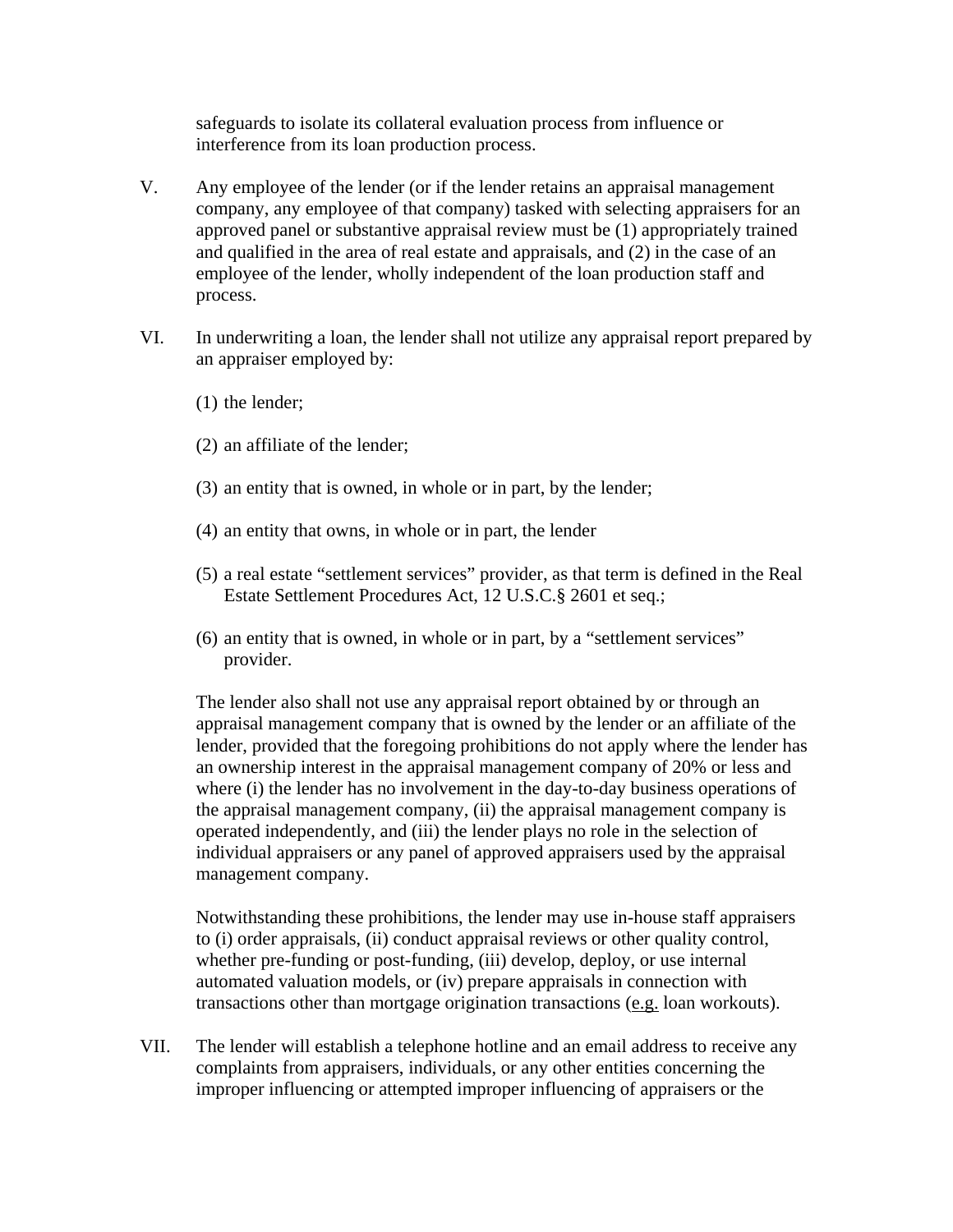appraisal process, which hotline and email address shall be attended only by a member of the office of the General Counsel, Chief Compliance Officer or other independent officer. In addition: (1) each appraiser now or hereafter on any list of approved appraisers, or, upon retention by the lender, will be notified, in a separate document, of the hotline and email address and their purpose; and (2) each borrower, as part of a cover letter accompanying the provided appraisal, will be notified of the hotline and email address and their purpose. Within 72 hours of receiving any complaint, the lender will begin a preliminary investigation of the complaint and upon completing the inquiry (or, after a period not to exceed 60 days, whichever shall come first) shall notify the Independent Valuation Protection Institute and any relevant regulatory bodies of any indication of improper conduct. The name and any identifying information of the person or entity that has filed such a complaint shall be kept in strictest confidence by the office of the General Counsel, Chief Compliance Officer or other independent officer, except as required by law. The lender shall not retaliate, in any manner or method, against the person or entity which makes such a complaint.

- VIII. The lender agrees that it shall quality control test, by use of retroactive or additional appraisal reports or other appropriate method, of a randomly-selected 10 percent (or other bona fide statistically significant percentage) of the appraisals or valuations which are used by the lender, including the results of automated valuation models, broker's price opinions or "desktop" evaluations. The lender shall report the results of such quality control testing to the Independent Valuation Protection Institute and any relevant regulatory bodies.
- IX. Any lender who has a reasonable basis to believe an appraiser is violating applicable laws, or is otherwise engaging in unethical conduct, shall promptly refer the matter to the Independent Valuation Protection Institute and to the applicable State appraiser certifying and licensing agency.
- X. The lender shall certify, warrant and represent that the appraisal report was obtained in a manner consistent with this Code of Conduct.
- XI. Nothing in this Code shall be construed to establish new requirements or obligations that (1) require a lender to obtain a property valuation, or to use any particular method for property valuation (such as an appraisal or automated valuation model) in connection with any mortgage loan or mortgage financing transaction, or (2) affect the acceptable scope of work for an appraiser in connection with a particular assignment.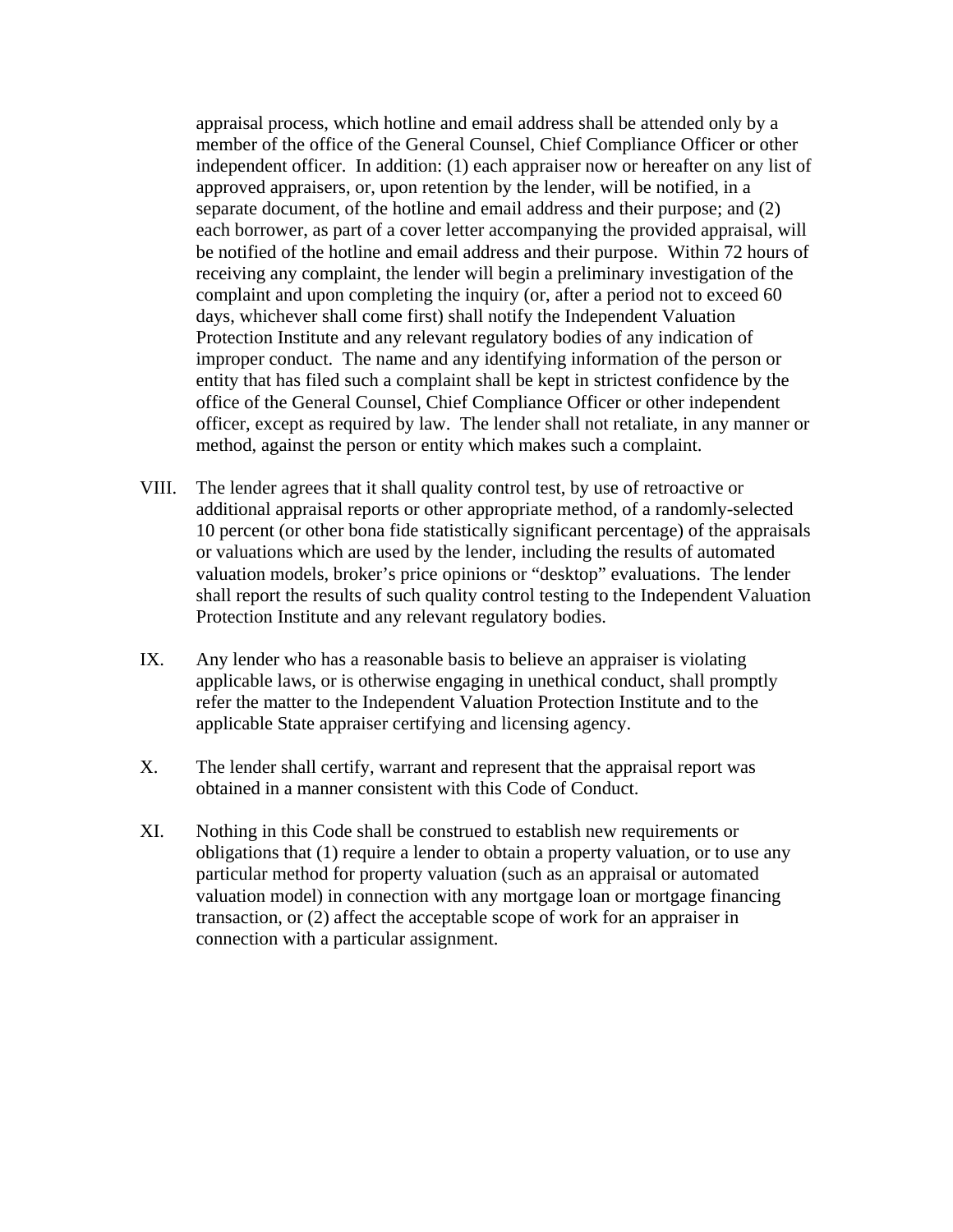#### **HOME VALUE PROTECTION PROGRAM AND COOPERATION AGREEMENT**

 WHEREAS, the New York Attorney General's Office (the "Attorney General's Office" or the "Office") has been conducting an investigation into conflicts of interest, fraud and other misconduct in the mortgage industry. As part of its investigation, the Attorney General's Office has studied the business models and conduct of entities, including but not limited to Federal National Mortgage Association ("Fannie Mae") and Federal Home Loan Mortgage Corporation ("Freddie Mac"), that purchase mortgage loans, and then, after pooling the loans, sell them as securities to the public; and,

 WHEREAS, pursuant to the Attorney General's Office's investigation, the Office believes reforms are necessary to protect the valuation mechanisms within the housing industry in both the primary and secondary markets to protect consumers and to that end is engaged in an industry-wide investigation involving originators, securitizers and credit rating agencies; and,

 WHEREAS, the Attorney General's Office believes that the current crisis in the mortgage industry follows a period of a high volume of home mortgages, home equity refinancings and securitizations of new structured mortgage financing products in which serious questions of conflicts of interest, negligence and errors throughout the housing market have arisen. The Attorney General's Office further believes that questions about valuation, both in the primary market and in the secondary market, are central to these concerns; and,

 WHEREAS, the Attorney General's Office believes that, in the residential home primary market, home appraisals serve a vital role in determining the security of the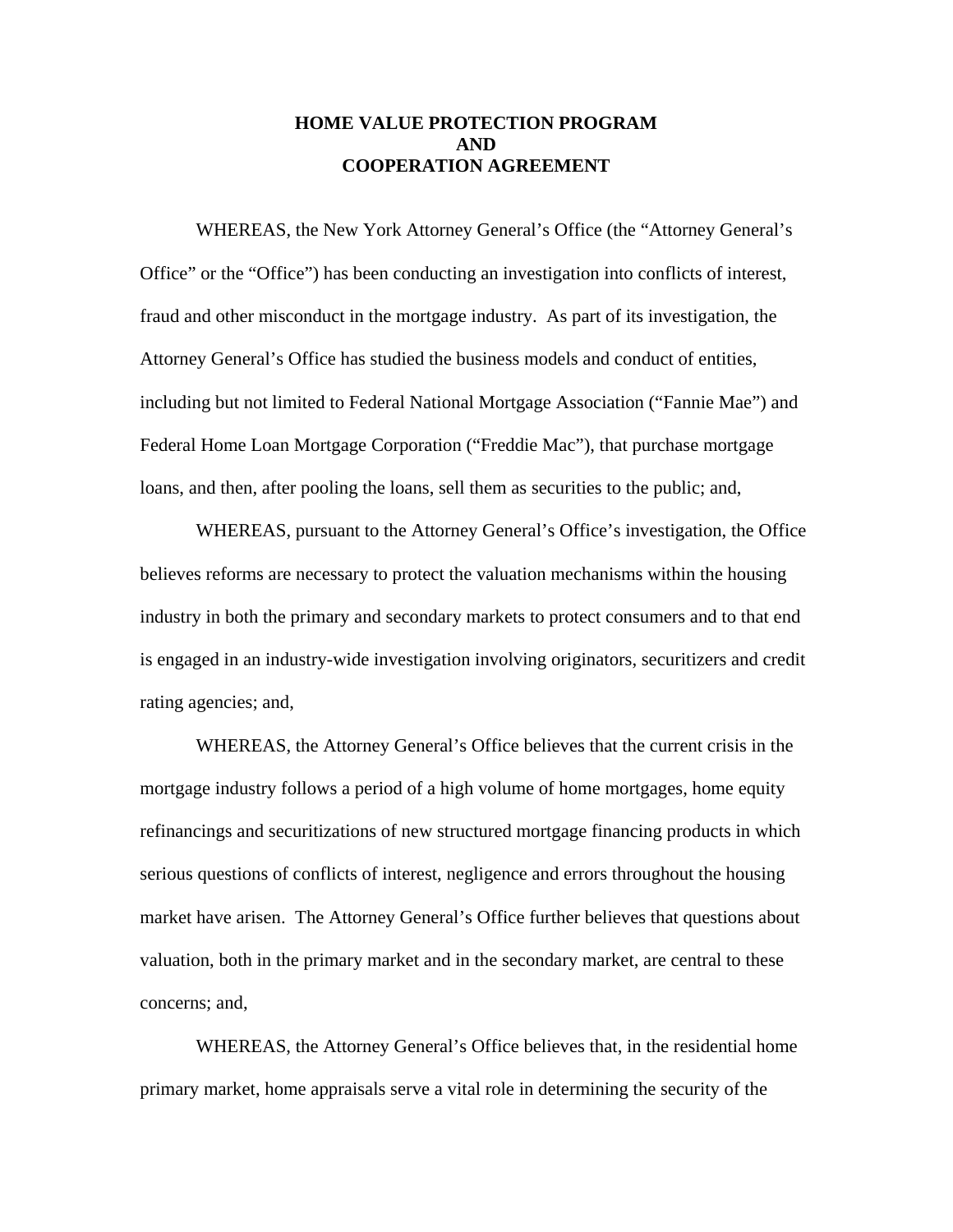mortgage loans and the basis for evaluation of mortgage pools in the secondary market. The appraisal also provides important information for consumers to consider in determining their best financial interest; and,

 WHEREAS, the Attorney General's Office believes that the accuracy and independence of the appraisal process must be ensured and protected. Historically, there have been times when turmoil in the real estate market has been caused when the valuation mechanisms, and the appraisal process specifically, have been corrupted by pressure from lenders and brokers. Federal regulations require "independence" of the appraisers and the appraisal process. State governments have regulatory roles in ensuring the integrity of the appraisal process; and,

 WHEREAS, the Attorney General's investigations have evidenced bias in appraisal practices, and therefore new policies safeguarding appraisal independence and *bona fide* valuations must be established; and,

 WHEREAS, the Attorney General's Office believes that Freddie Mac is a highly significant institution in the secondary mortgage market that can play an important role in stabilizing the mortgage markets by, in part, helping to restoring consumer and investor confidence in home and mortgage pool valuations; and,

 WHEREAS, the Office of Federal Housing Enterprise Oversight (hereinafter "OFHEO"), an independent agency in the Department of Housing  $&$  Urban Development oversees Fannie Mae and Freddie Mac, two government sponsored enterprises ("the Enterprises") and has established a regulatory regime to guide Enterprise efforts to resist and report mortgage fraud and suspected mortgage fraud; and,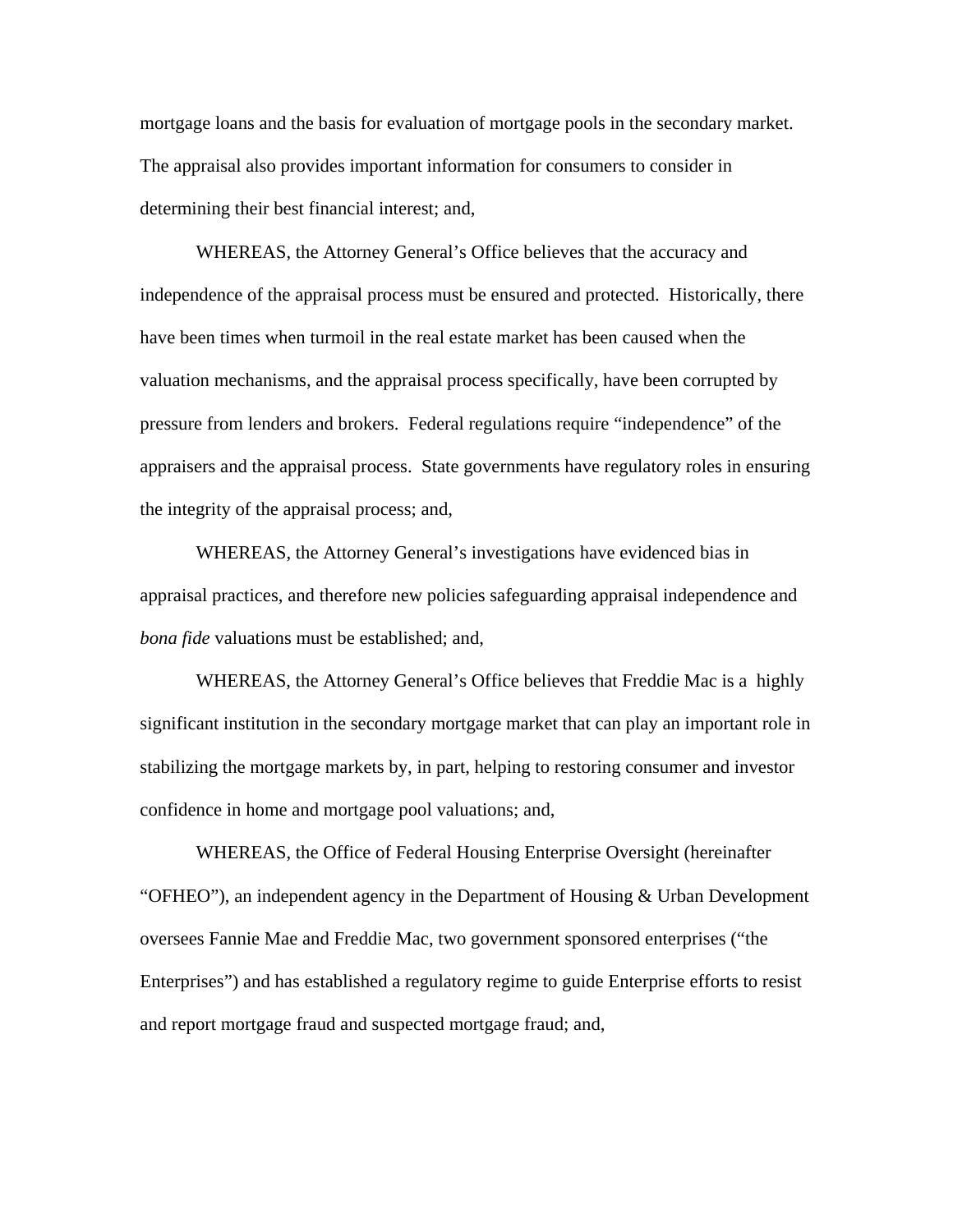WHEREAS, OFHEO has worked with the Enterprises to enhance their internal programs to detect and prevent mortgage and appraisal fraud and external programs to educate seller-servicers and the public on resisting mortgage fraud and to communicate with state appraisal licensing bodies on appraisal fraud or appraiser misconduct; and,

 WHEREAS, OFHEO has worked with state and federal law enforcement and has reported events of mortgage fraud and suspected mortgage fraud, including appraisal fraud, for over two years to the Department of the Treasury's Financial Crimes Enforcement Network for referral to law enforcement; and,

 WHEREAS, the parties agree to seek comment and concurrence regarding this Agreement and the Code of Conduct, and the timetable for the implementation thereof to assure no disruption in the marketplace, from the Office of the Comptroller of the Currency, the Board of Governors of the Federal Reserve System, the Federal Deposit Insurance Corporation, the Office of Thrift Supervision, the National Credit Union Administration and the Federal Housing Administration, as the parties move forward to implement the Agreement and the Code of Conduct; and,

 WHEREAS, the Attorney General's Office and OFHEO share concerns for a reliable valuation and appraisal process that underlies the mortgage market and believe it is in the public interest to act in a coordinated fashion; and,

 WHEREAS, the Attorney General's Office and OFHEO believe that this forwardlooking agreement will in no way prejudice any of the Attorney General's ongoing investigations in the mortgage industry or OFHEO's regulatory mandates but will provide appropriate and necessary reforms and stability to the market.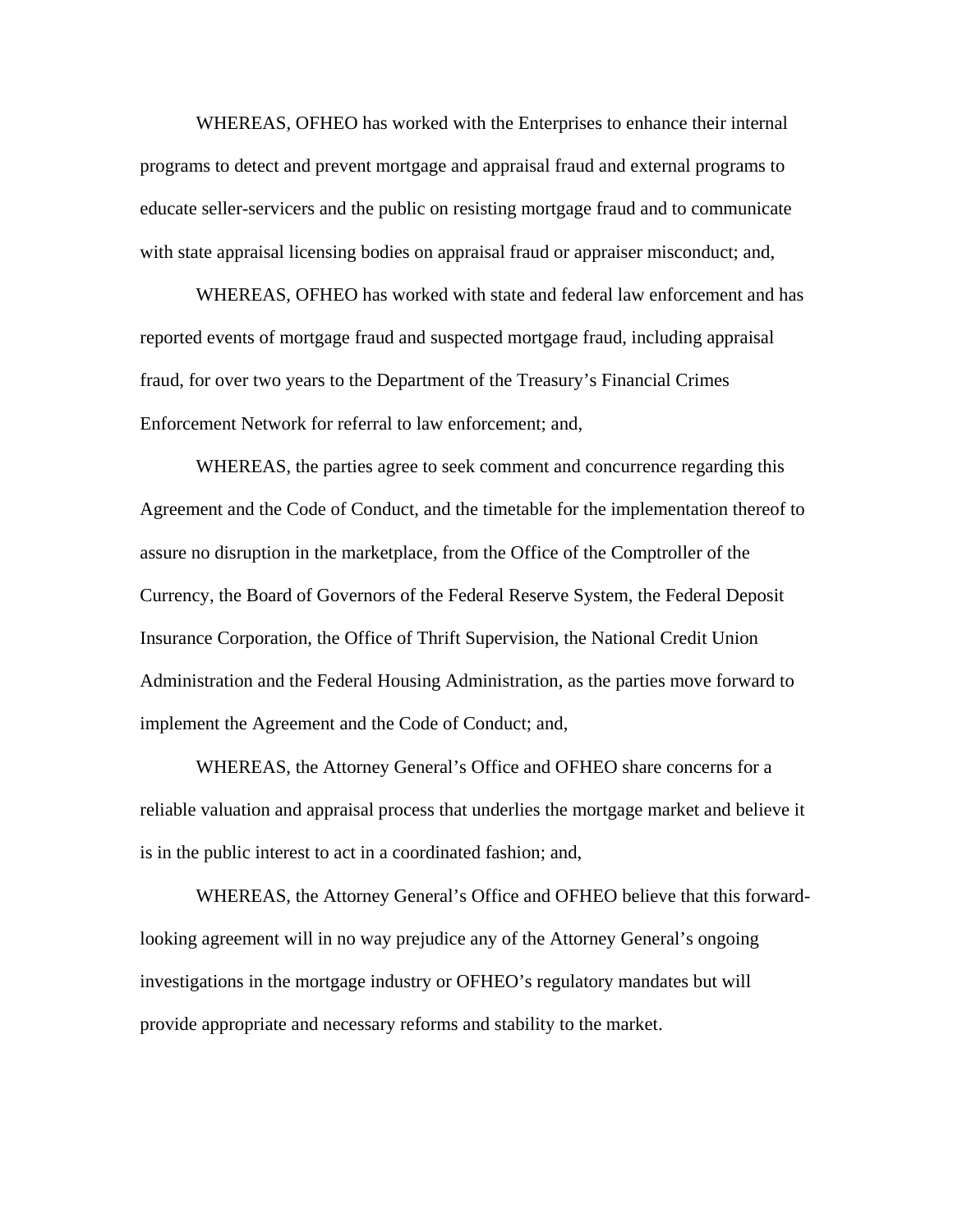NOW THEREFORE, the Attorney General's Office, OFHEO and Freddie Mac enter into this agreement and agree as follows:

#### I. NEW HOME VALUATION PROTECTION CODE

 1. To ensure appraisal independence and valuation protection, Freddie Mac has agreed to adopt a Home Valuation Protection Code (the "Code," which is attached hereto as Exhibit A), which was crafted by the Attorney General's Office and OFHEO, in consultation with the Enterprises and other market entities. The Code establishes requirements governing appraiser selection, solicitation, compensation, conflicts of interest and corporate independence, among other things. The Code may be modified from time to time to address changes in federal or state banking laws and regulations. Freddie Mac will immediately announce the adoption of the requirements contained in the Code, make appropriate changes to its Guide and, beginning January 1, 2009, will require that lenders represent and warrant that appraisals conducted in connection with single-family mortgage loans, other than government-insured loans, originated on or after January 1, 2009 that are delivered to Freddie Mac conform to the Code. After January 1, 2009, Freddie Mac will not purchase single-family mortgage loans, other than government-insured loans, from mortgage originators that do not agree to adopt the Code with respect to such loans that are delivered to Freddie Mac. Freddie Mac may exclude from the provisions of paragraph VI, subsections 1-4, of the Code, institutions that both meet the definition of a "small bank" set forth in the 12 U.S.C. § 2908, and which Freddie Mac determines would suffer hardship due to those provisions. Institutions excluded for hardship reasons must otherwise comply with the other provisions of the Code and must meet all appropriate standards of appraiser independence. During a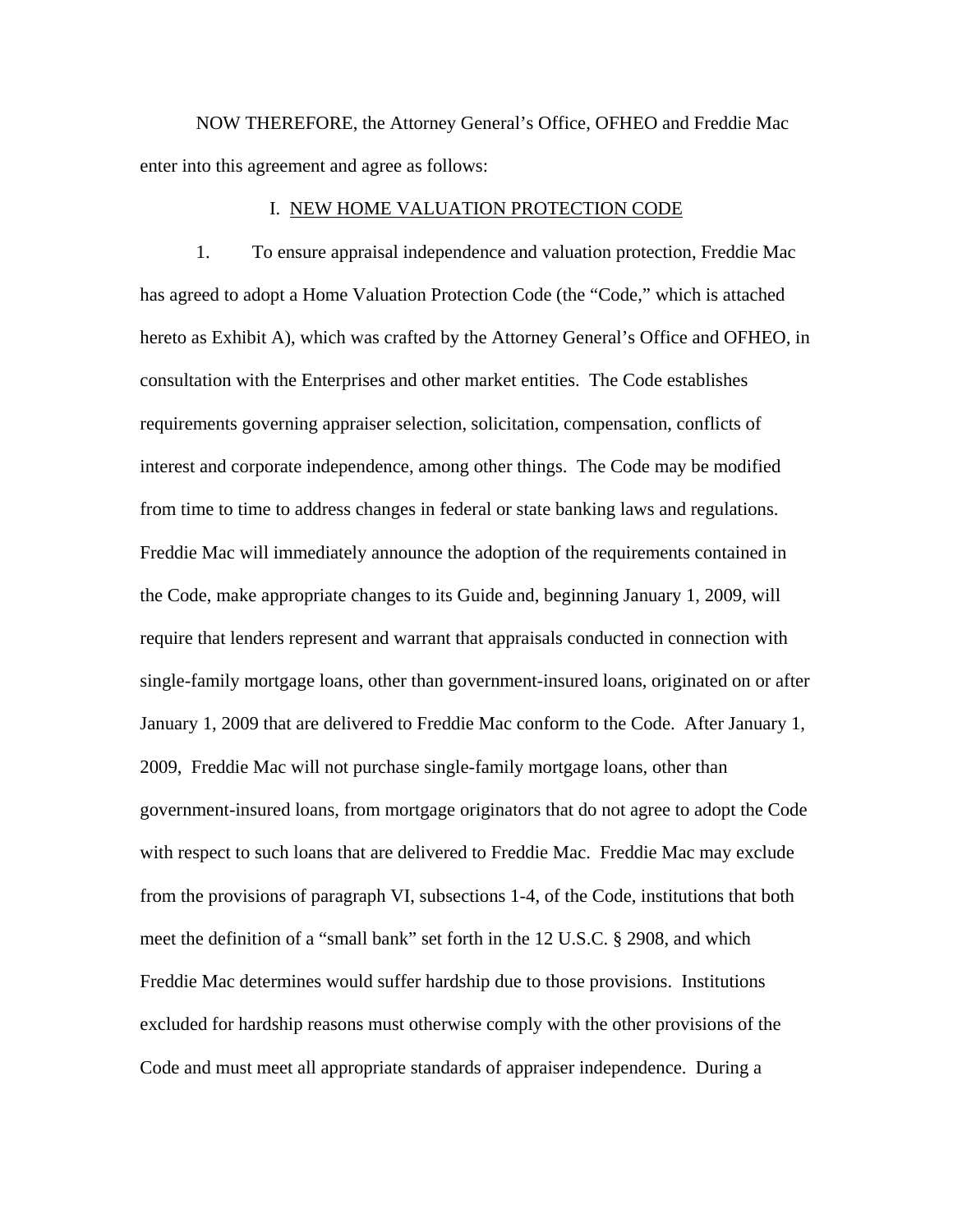period before January 1, 2009, Freddie Mac shall provide the opportunity for comments from market participants on its implementation and deployment of the Code; commentators should provide copies of their comments to OFHEO. The parties to this Agreement understand the significance of the reforms provided for herein and therefore will in good faith review the comments received during this period and will consider any amendments to the Code necessary to avoid any unforeseen consequences. The parties to this Agreement believe that the adoption of this Code will enhance the integrity of and confidence in the housing finance system country-wide.

#### II. FORMATION OF THE INDEPENDENT VALUATION PROTECTION INSTITUTE

 2. The parties hereto acknowledge that the integrity of the valuation processes involves federal and state laws and regulations as well as market practices and standards. This complex area requires a high level of expertise and coordination to ensure truly sound, accurate, independent and reliable appraisals.

 3. To that end, the parties agree that an independent entity, the Independent Valuation Protection Institute (the "Institute"), will be established to monitor and study this area. The Institute may, from time to time, propose amendments to the Code which the parties to this Agreement will review and consider.

 4. The Institute will establish a complaint hotline for consumers nationwide to contact if they believe the appraisal process has been tainted or if they have been harmed by appraisal fraud.

 5. Appraisers themselves will be able to contact the Institute if they believe their independence has been threatened in any way, including by undue pressure. Appraiser complaints will be handled in confidence to protect the appraisers from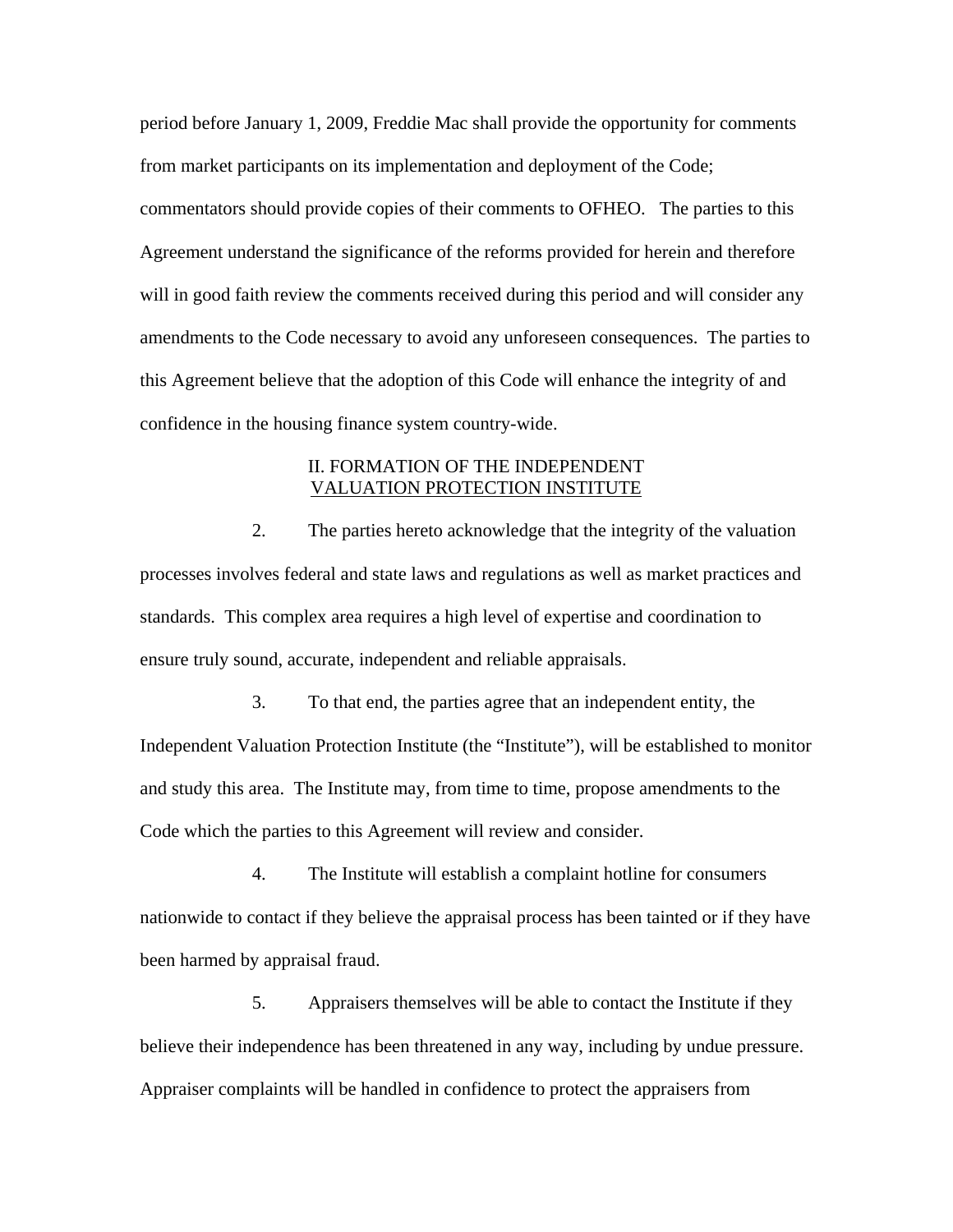possible retaliation. The Institute, in its judgment, will mediate complaints or forward complaints to federal or state regulators. The Institute, in its judgment, may also forward complaints to state or federal law enforcement agencies for possible investigation or prosecution.

 6. The Institute will be headed by a Board of Directors. Membership on the Board shall consist of experts in the fields of real estate finance, loan origination, law enforcement, compliance review and real estate appraisal and valuation. Members of the Board shall have no financial connection whatsoever with Fannie Mae, Freddie Mac or any loan originators with whom Fannie Mae or Freddie Mac engage. This prohibition will apply to any subsequent securitizer contributing to the Institute. The Institute shall hire a full time professional staff. The Attorney General's Office and OFHEO must both approve the membership of the Board.

 7. The Institute shall report publicly on the results of its activities to the Attorney General's Office and OFHEO on a bi-annual basis.

 8. The Institute may be affiliated with an existing academic, professional association and/or industry organization.

 9. Freddie Mac agrees to fund the Institute, along with Fannie Mae, for a period of not less than five years at an annual cost to each as follows: year one - \$1 million; year two  $-$  \$2 million; year three  $-$  \$3 million; year four  $-$  \$3 million; and year five - \$3 million. To the extent other entities agree to participate in the Home Value Protection Program, the respective contributions of Fannie Mae and Freddie Mac may be reasonably reduced. The Institute may, upon a showing of good cause to the Attorney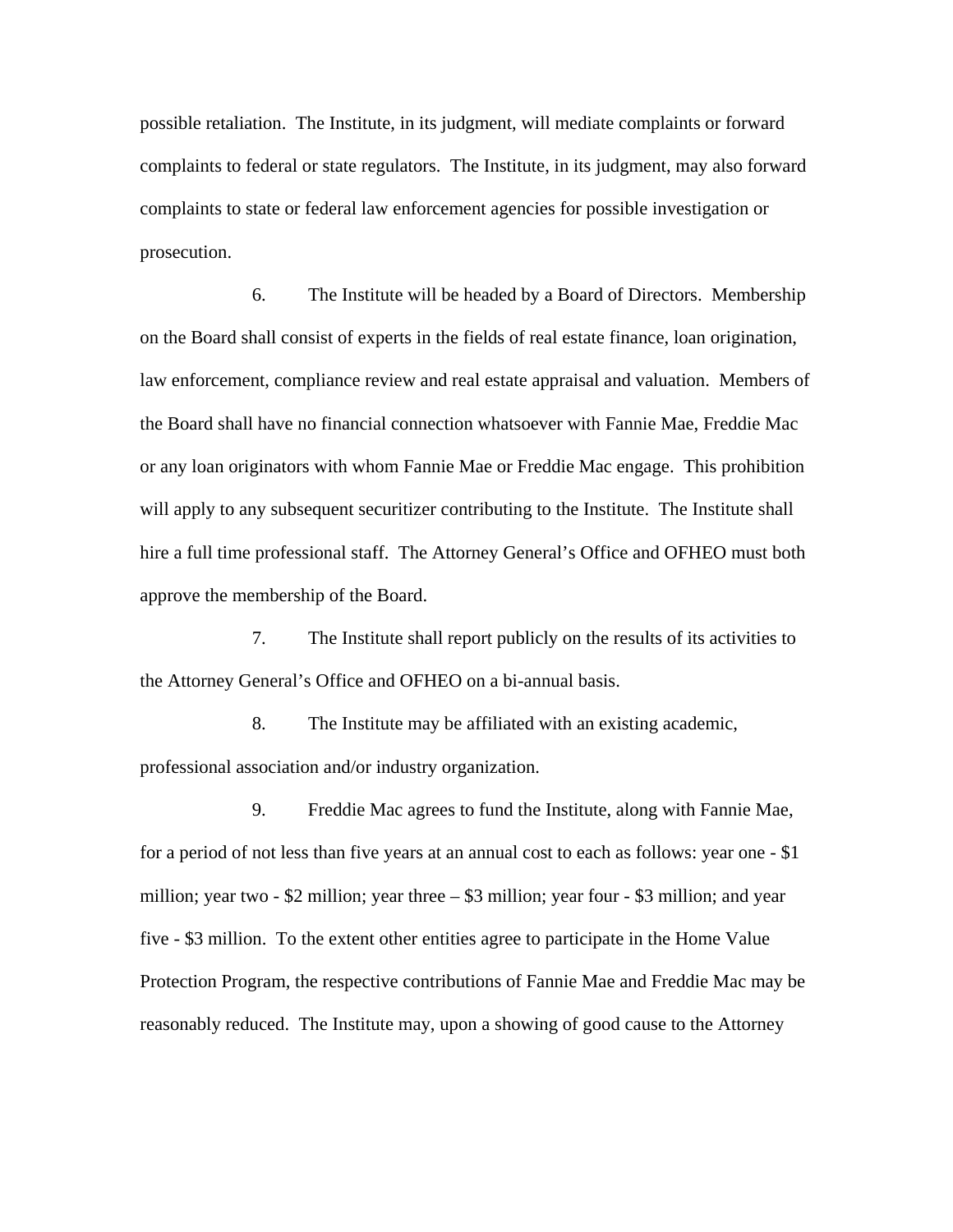General's Office and OFHEO, request that additional funds be allocated in years one and two from funds reserved for years three through five.

#### III. COOPERATION AGREEMENT AND TERMINATION OF THE ATTORNEY GENERAL'S OFFICE'S INVESTIGATION

 10. Freddie Mac agrees to cooperate with the Attorney General's Office and OFHEO to effect and accomplish the terms of this agreement. Freddie Mac also agrees to continue to cooperate in the Attorney General's Office's ongoing investigation into the mortgage industry.

 11. The Attorney General's Office agrees to terminate its current investigation of Freddie Mac.

 12. The parties agree that the requirements in this Agreement, except for the provisions relating to the Institute, terminate 28 months from the execution of the Agreement.

 13. Nothing contained herein shall be deemed to constitute an admission by Freddie Mac of any wrongdoing in connection with any matter, which Freddie Mac expressly disclaims and denies. Nor shall this Agreement or any negotiations, transactions, or proceedings connected in any way with this Agreement be offered or received in evidence in any proceeding to prove any liability, any wrongdoing, or an admission on the part of any party hereto, by any individual or entity not a party hereto; provided, however, nothing herein shall prevent this Agreement, from being used, offered, or received in evidence in any proceeding to enforce any or all of the terms of this Agreement.

 14. If any provision of this Agreement or the attached Code is found to be violative of federal law or regulation, the violative provision will be deemed null and